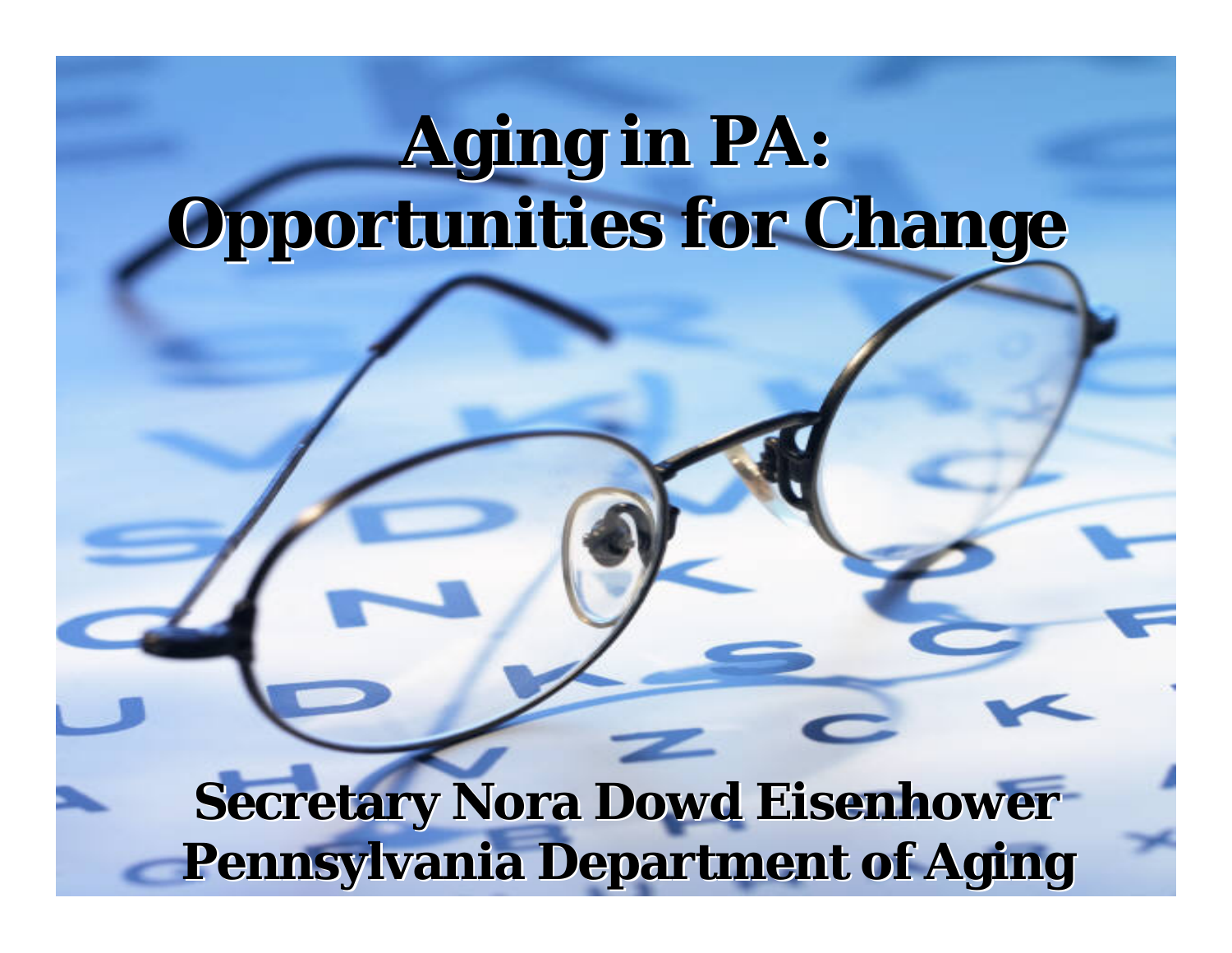# **Demographic Trends 2010 – 2020**

- **Huge increases in 60 – 80 year-old group (boomers)**
- **By 2020, the 60+ population will be 1/3 larger than today – 3.3 versus 2.5 million.**

2

• **Significant decreases in younger groups**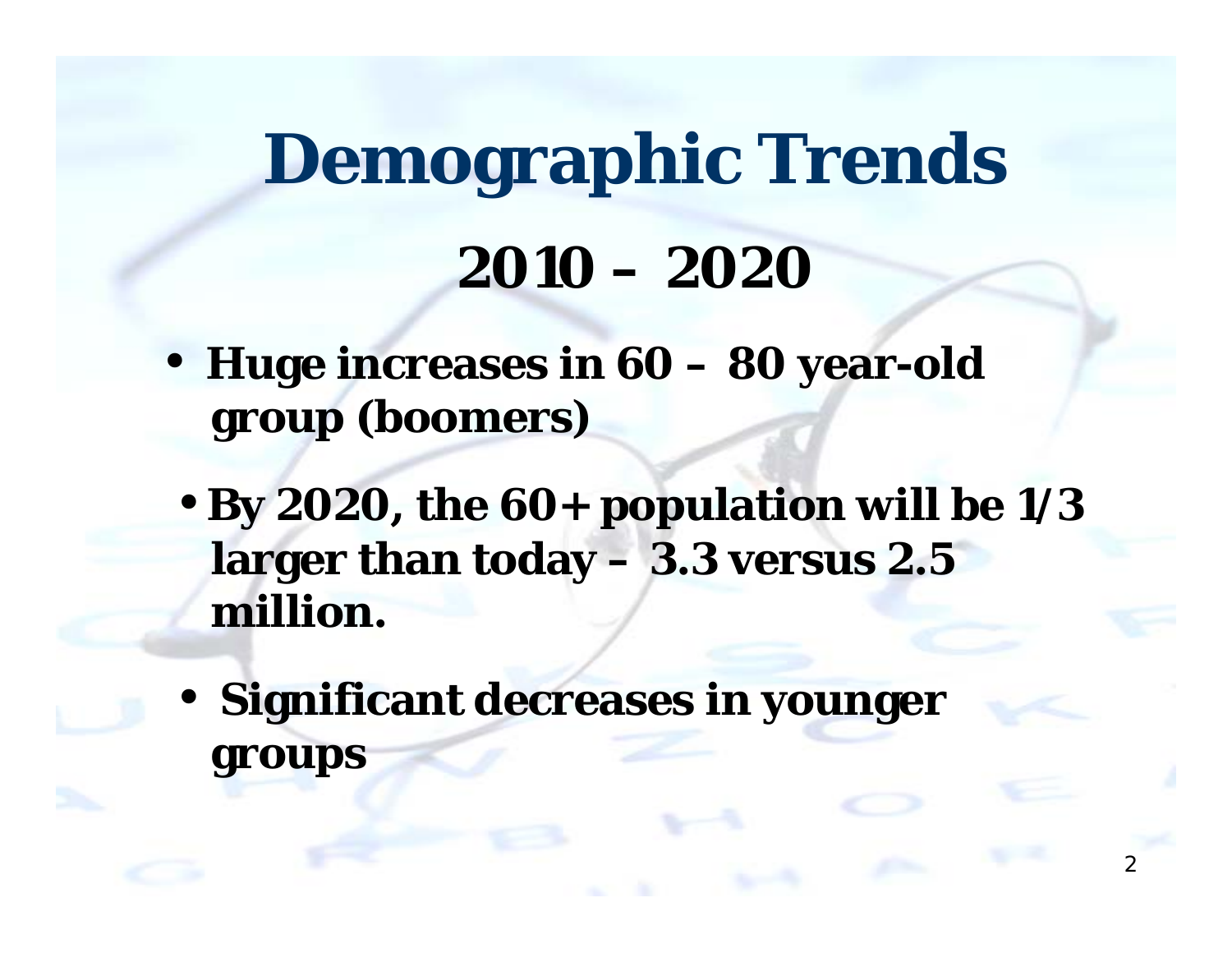#### **Percent of Pennsylvania Population**

#### **Under Age 18 & Age 65+**

#### **2000 - 2030**

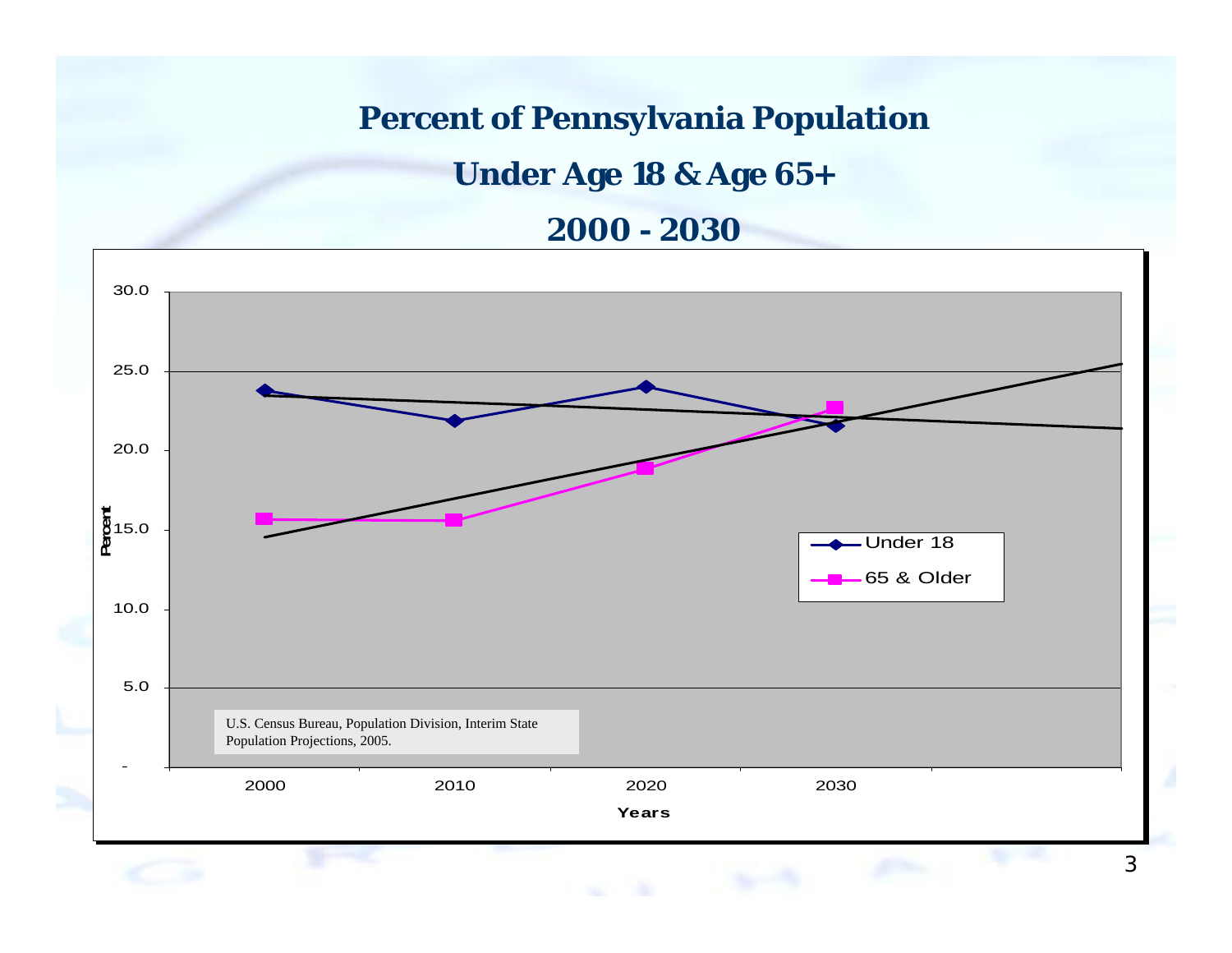### **Percent of Older Population in Each Age Group**

|              | <b>Census</b> | <b>Projection</b> | <b>Projection</b> |
|--------------|---------------|-------------------|-------------------|
| <b>Age</b>   | 2000          | 2010              | 2020              |
| 60-69        | 8.1%          | 10.1%             | 12.7%             |
| 70-79        | 7.4%          | 6.1%              | 8.0%              |
| $80 +$       | 4.3%          | 5.1%              | 5.0%              |
| <b>Total</b> | 19.8%         | 21.4%             | 25.6%             |

4

U.S. Census Bureau, Population Division, Interim State Population Projections PA, 2005.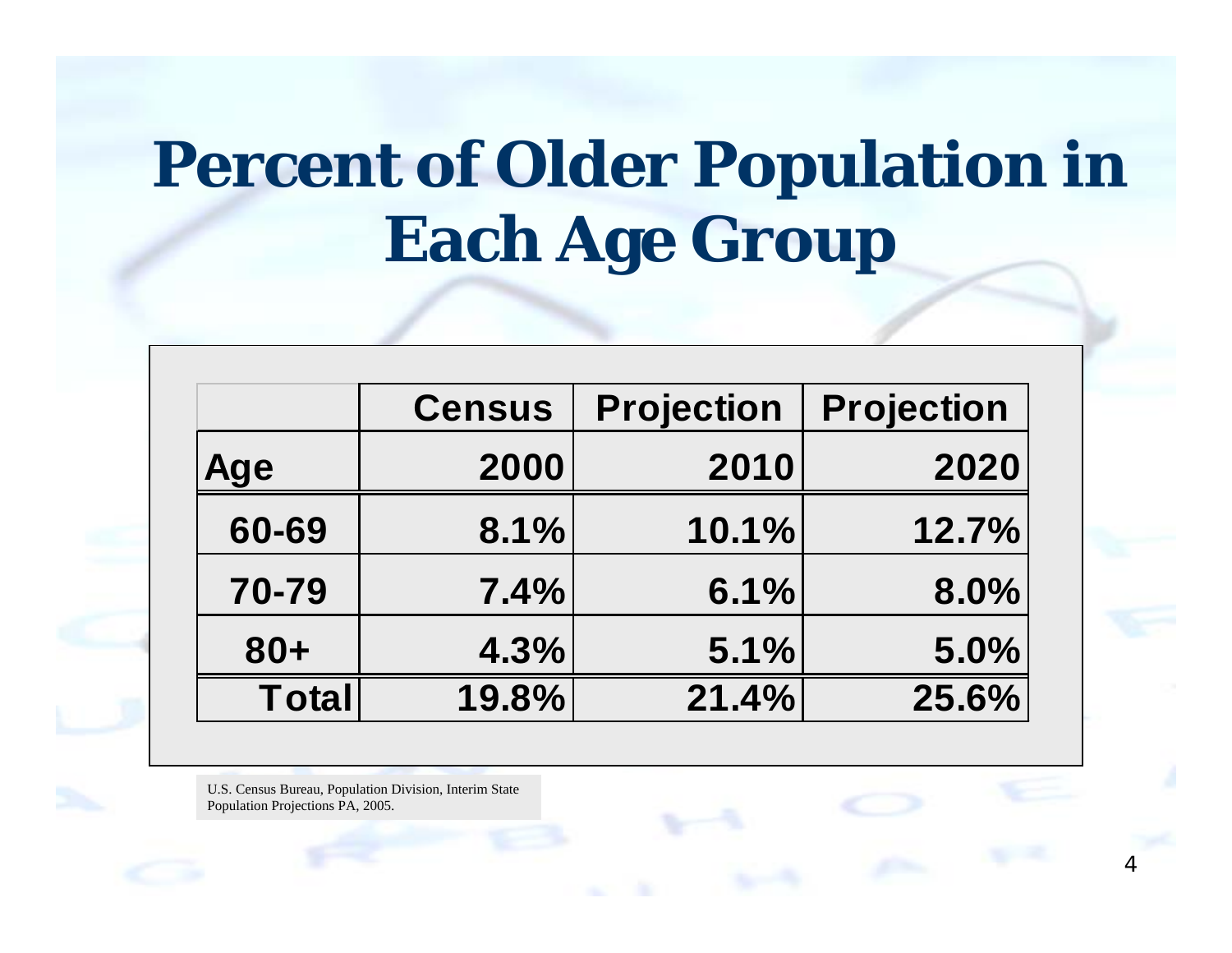# **Projections of 60+ age groups**

**2000-2030**

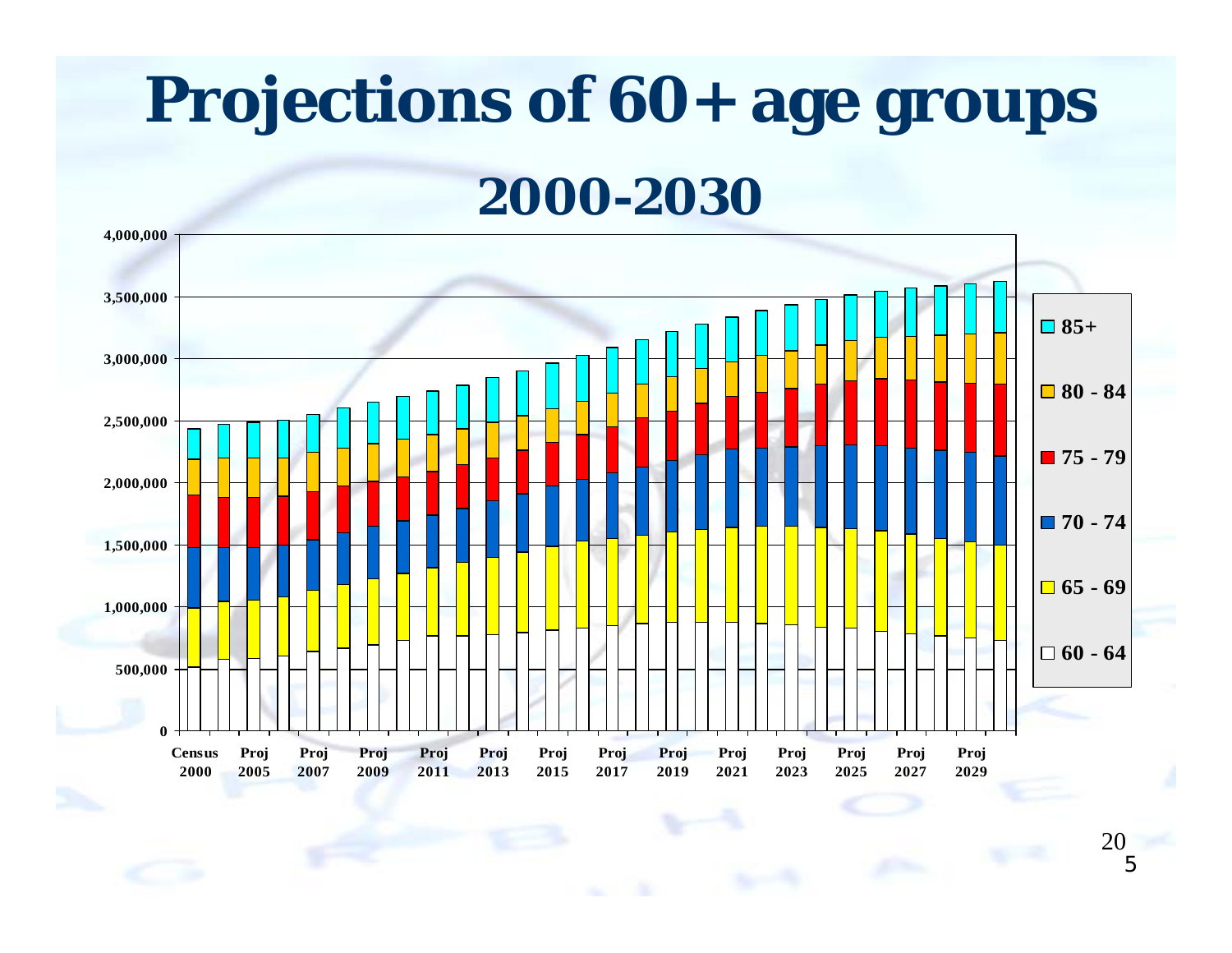### **Besides the Numbers**

# Why the boomers are going to change everything about *aging as we know it aging as we know it*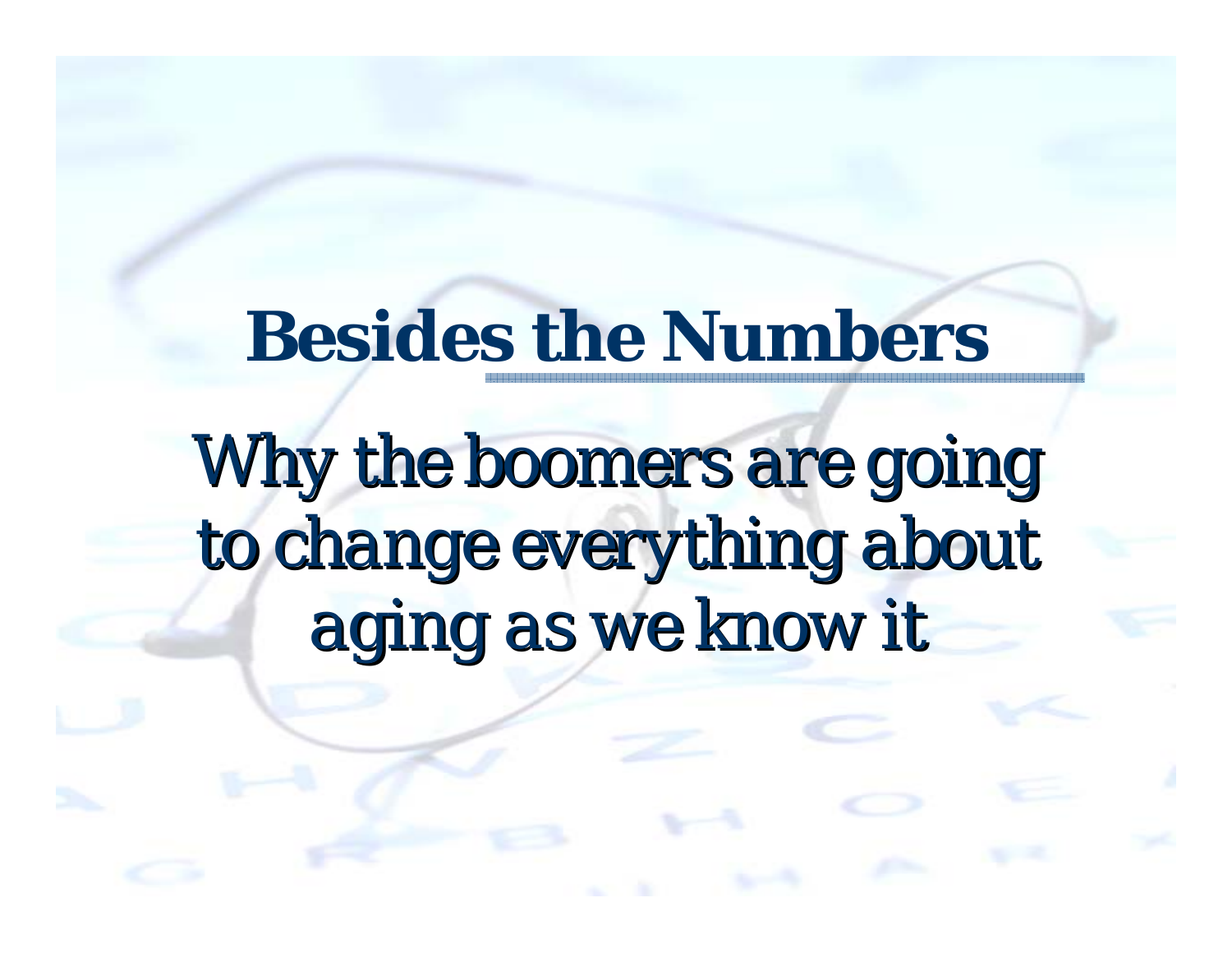# **Boomers Have** *Always* **Changed Everything**

- **Will Continue To Do So**
- **"60 ain't what it used to be!"**
	- **A key theme**
	- **Even more true over the next decade, as majority of boomers pass age 60**

7

• **Lifestage Analytic Matrix ™**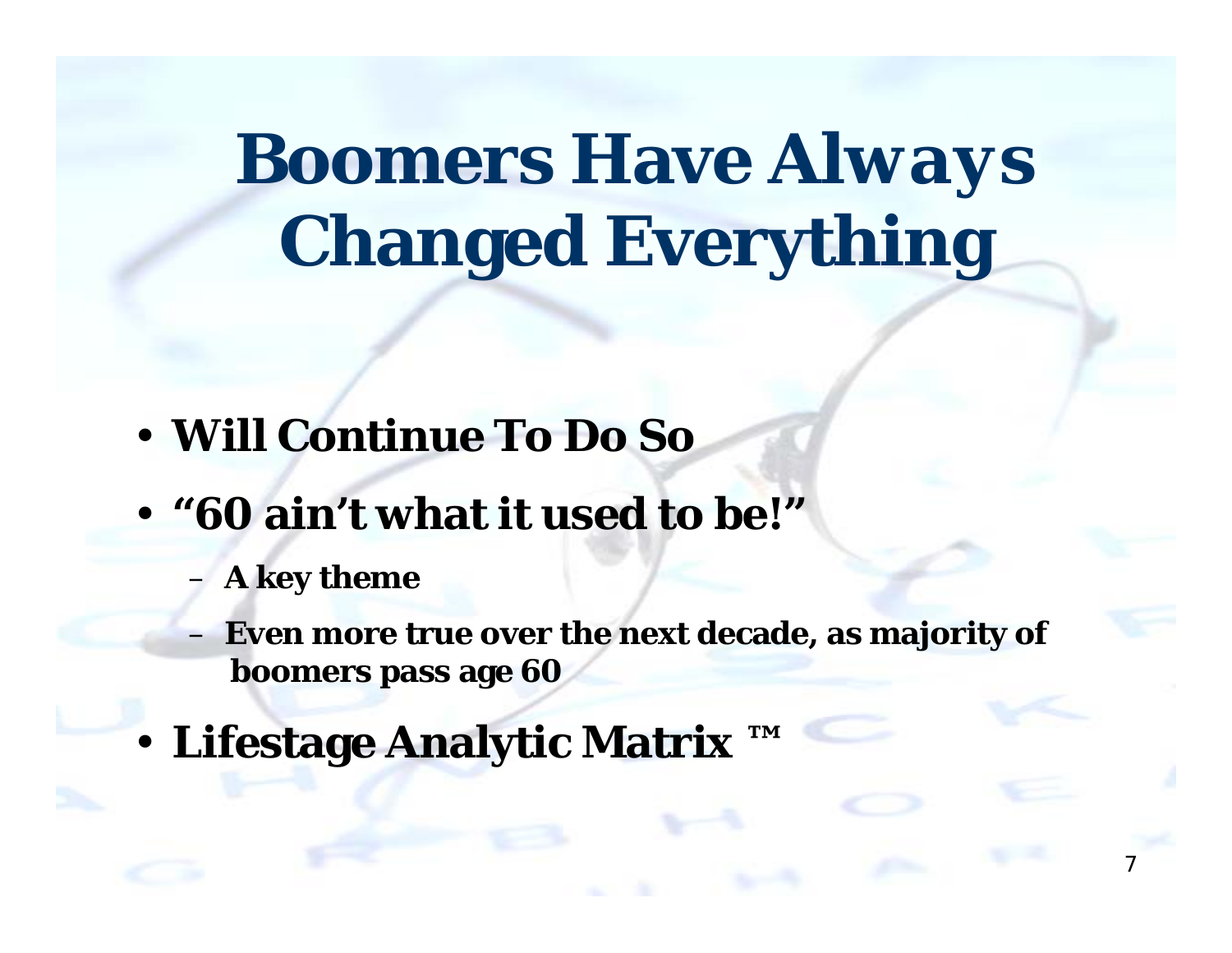### **Boomer Values**

• **Boomers have a very different mindset & value structure from "seniors" as we know them**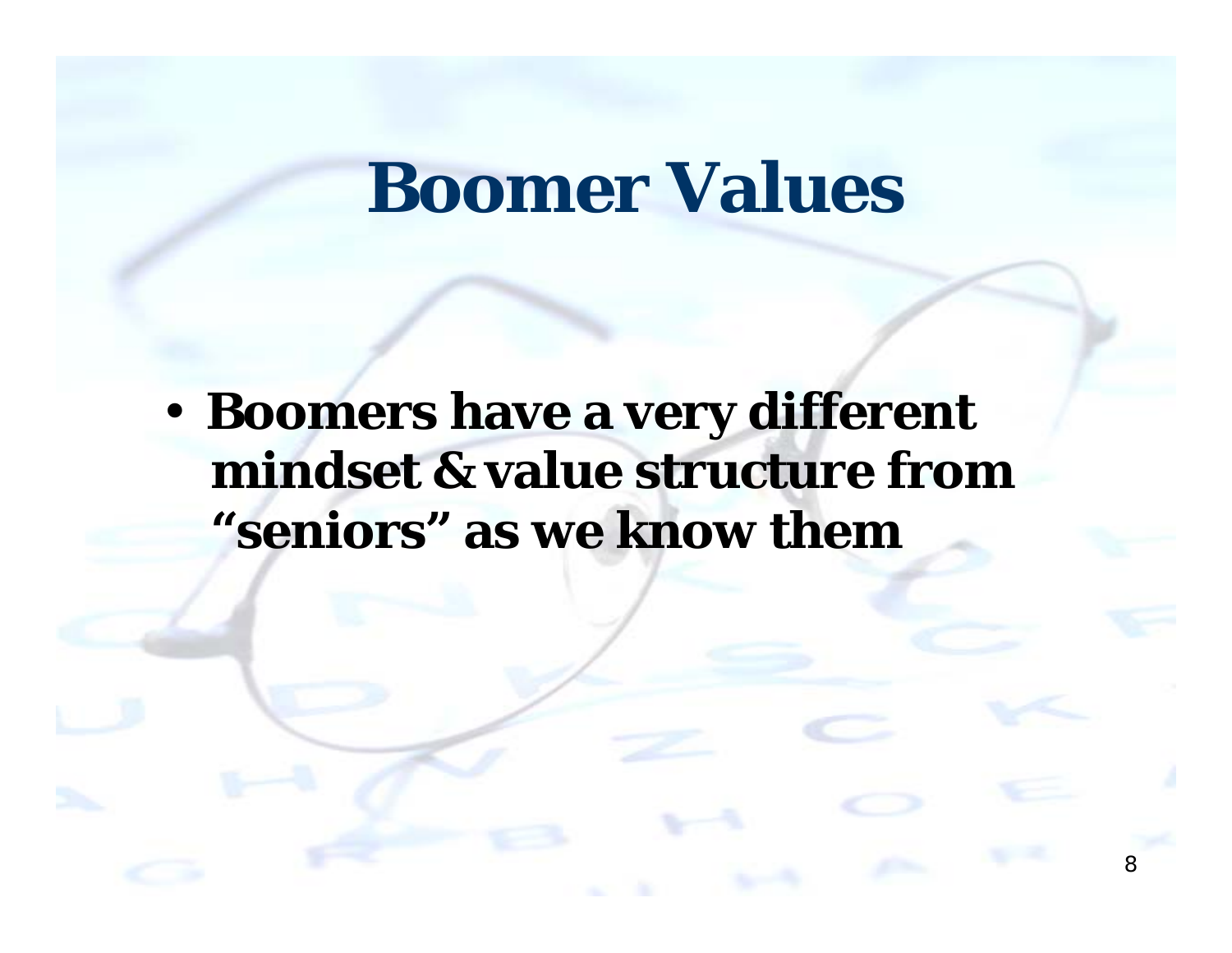## **WWII/Post-War Values Mindset**

9

- **"Don't make waves"**
- **"Fit in – don't stand out"**
	- **No Surprises!**

 $\bullet$ 

• **"Follow the Rules"**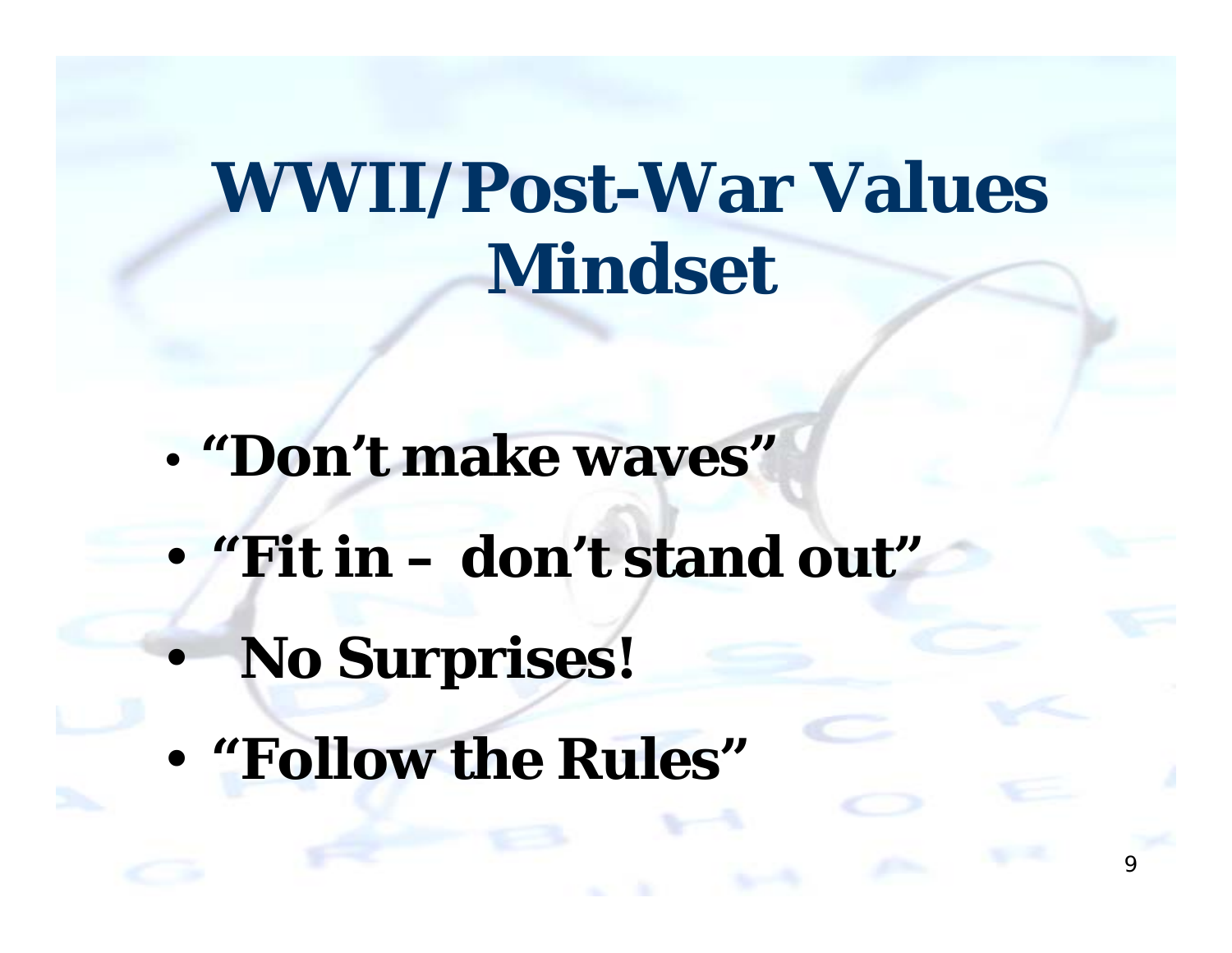#### **Boomers Values Mindset**

• **Do What's "Right" (embrace causes)**

- **Do What Feels Good**
- • **Challenge Institutions & "Authority"**
- •**Don't just "Follow the Rules"**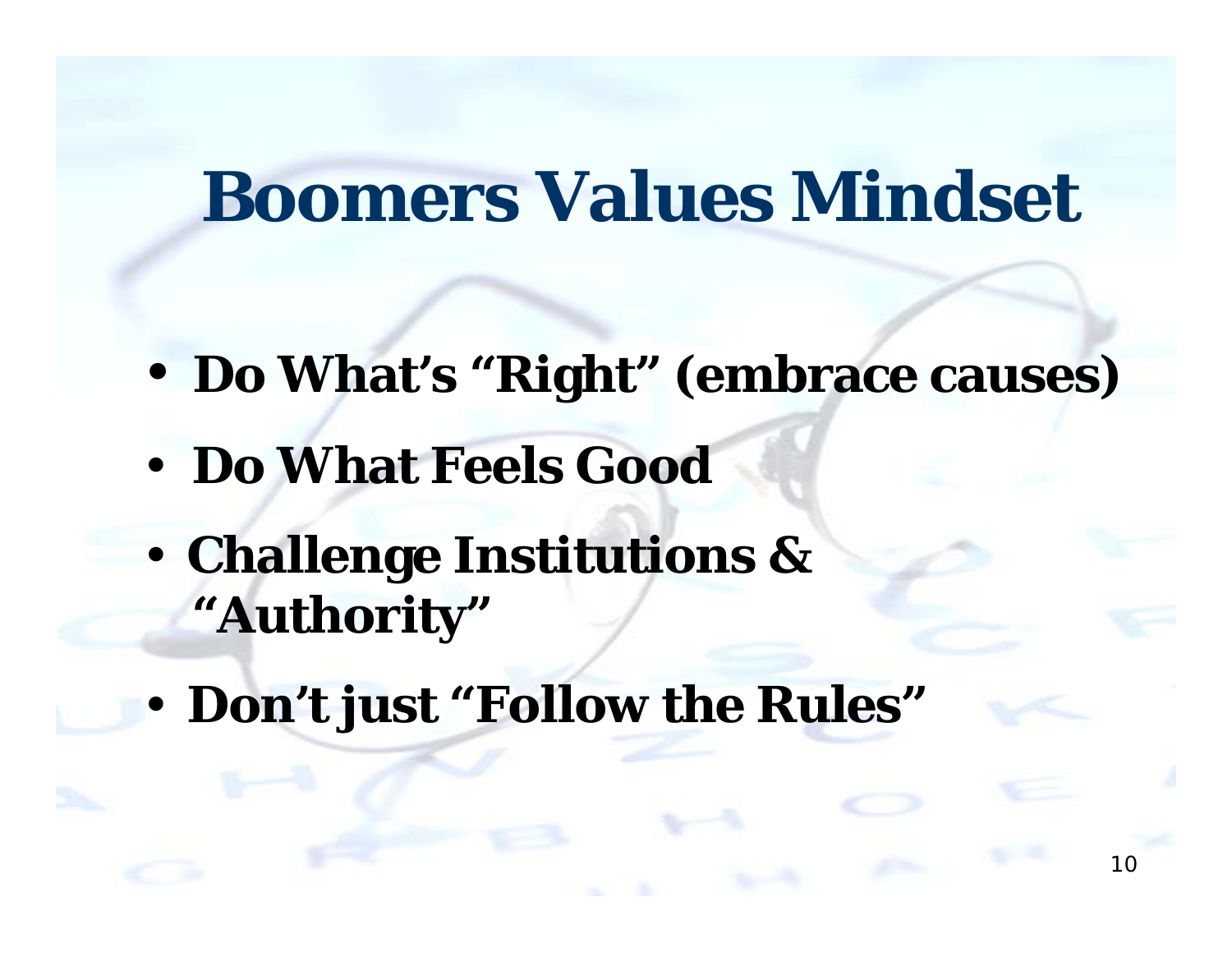**Why are they so different?** – **Same country** –**Same cultureNot that far apart in time**

*Because different cohorts have different defining moments*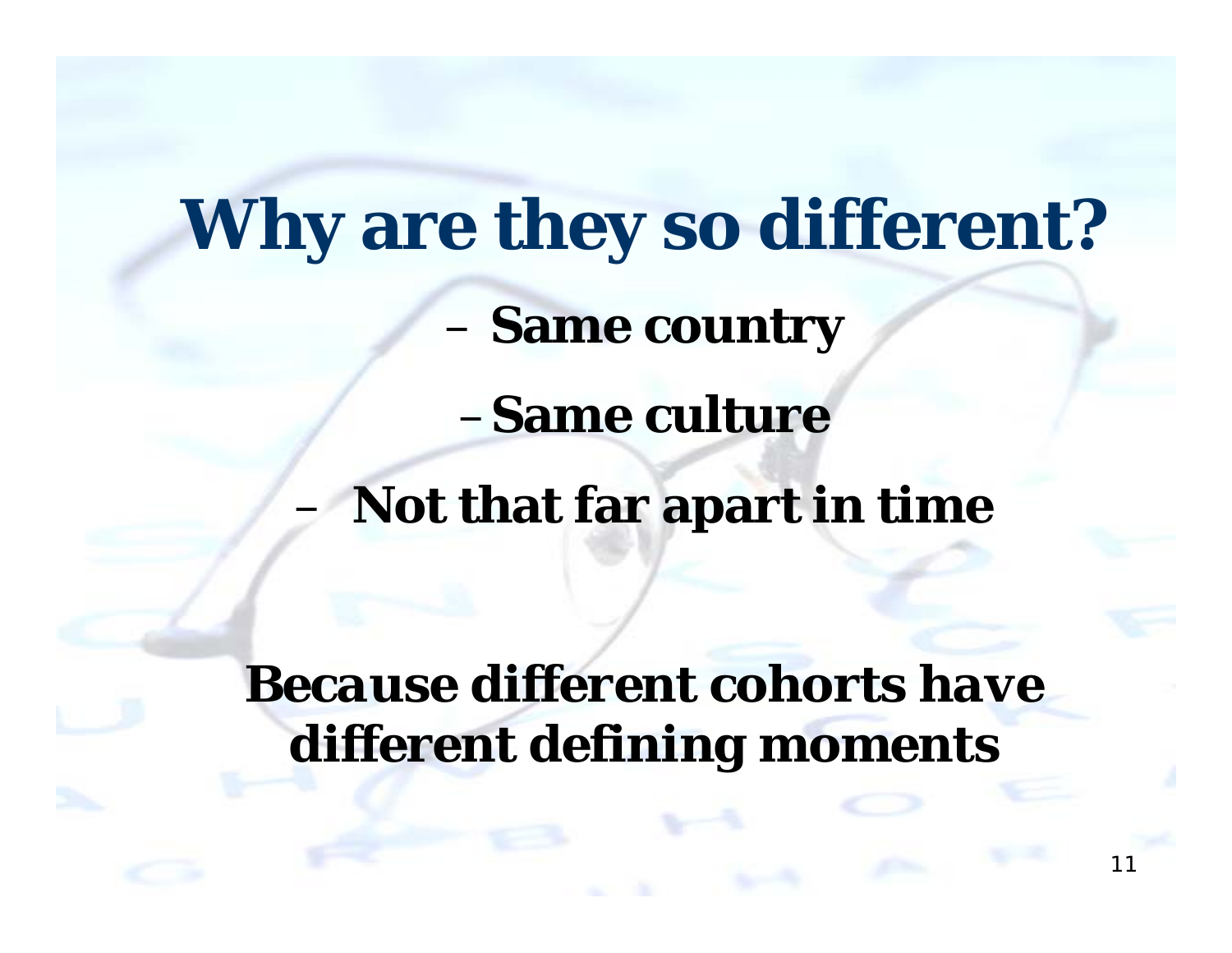#### **U.S. Cohorts: 1930 - 2006**

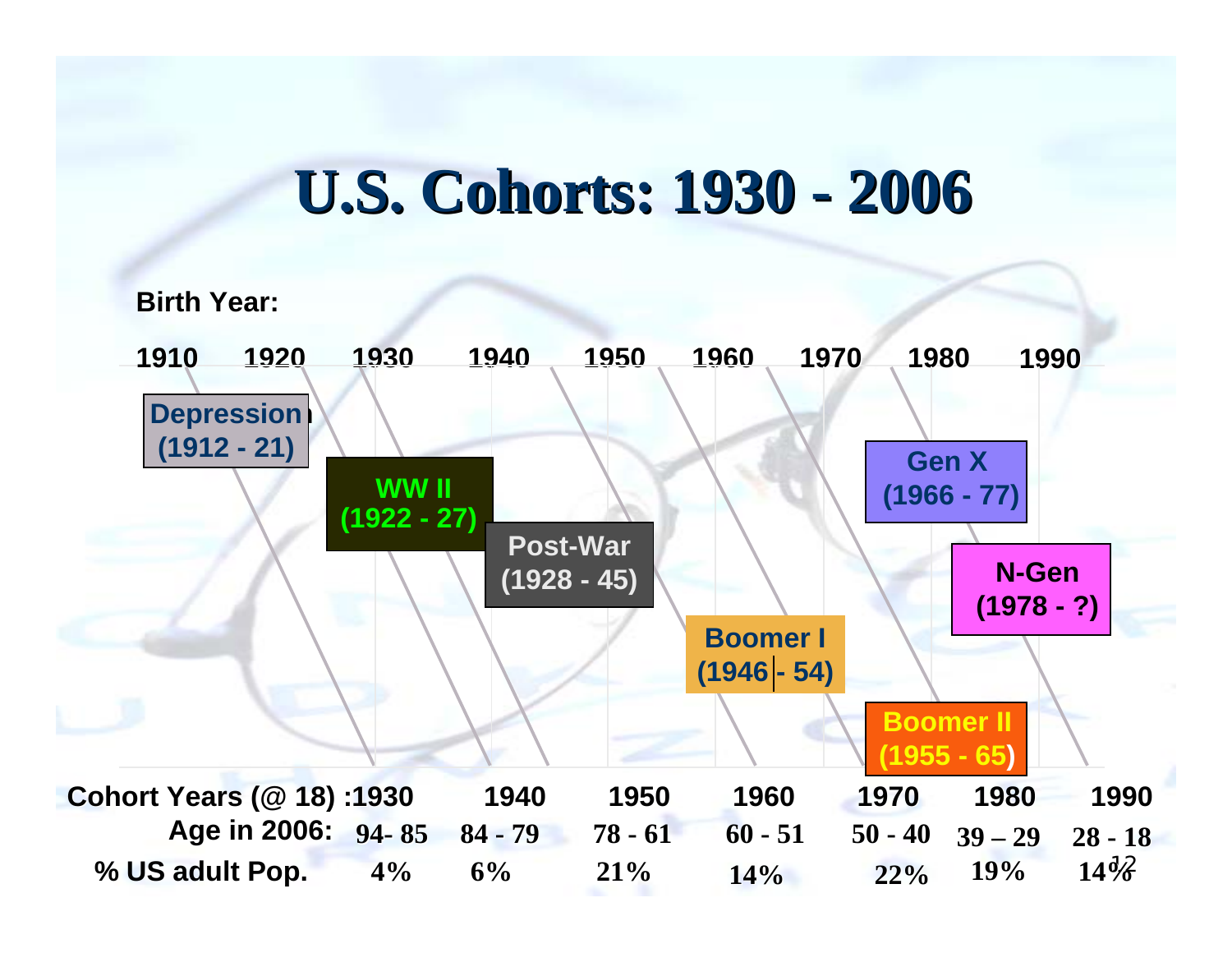### **Lifestage Analytic Matrix**



**Source: Defining Markets, Defining Moments, Meredith & Schewe**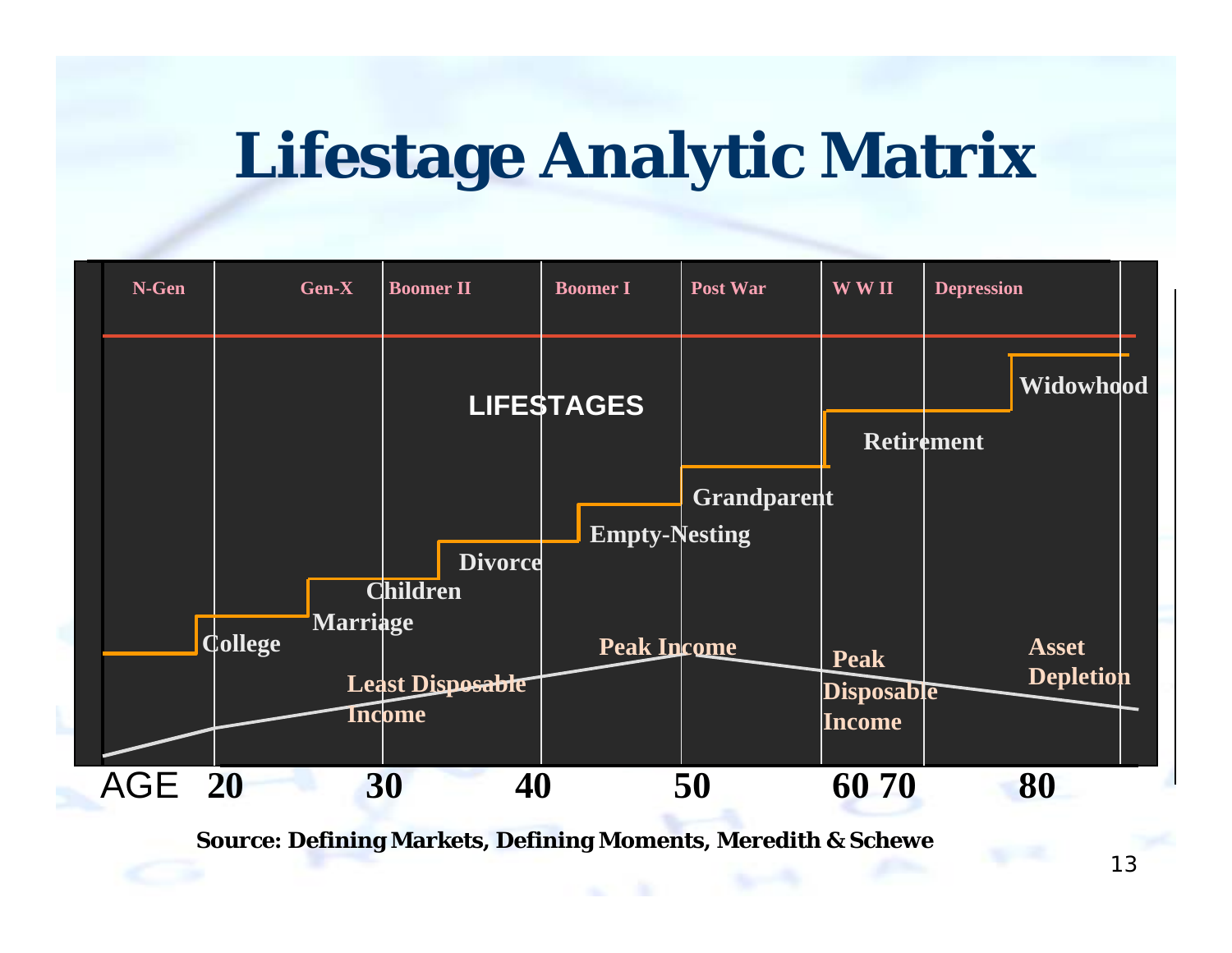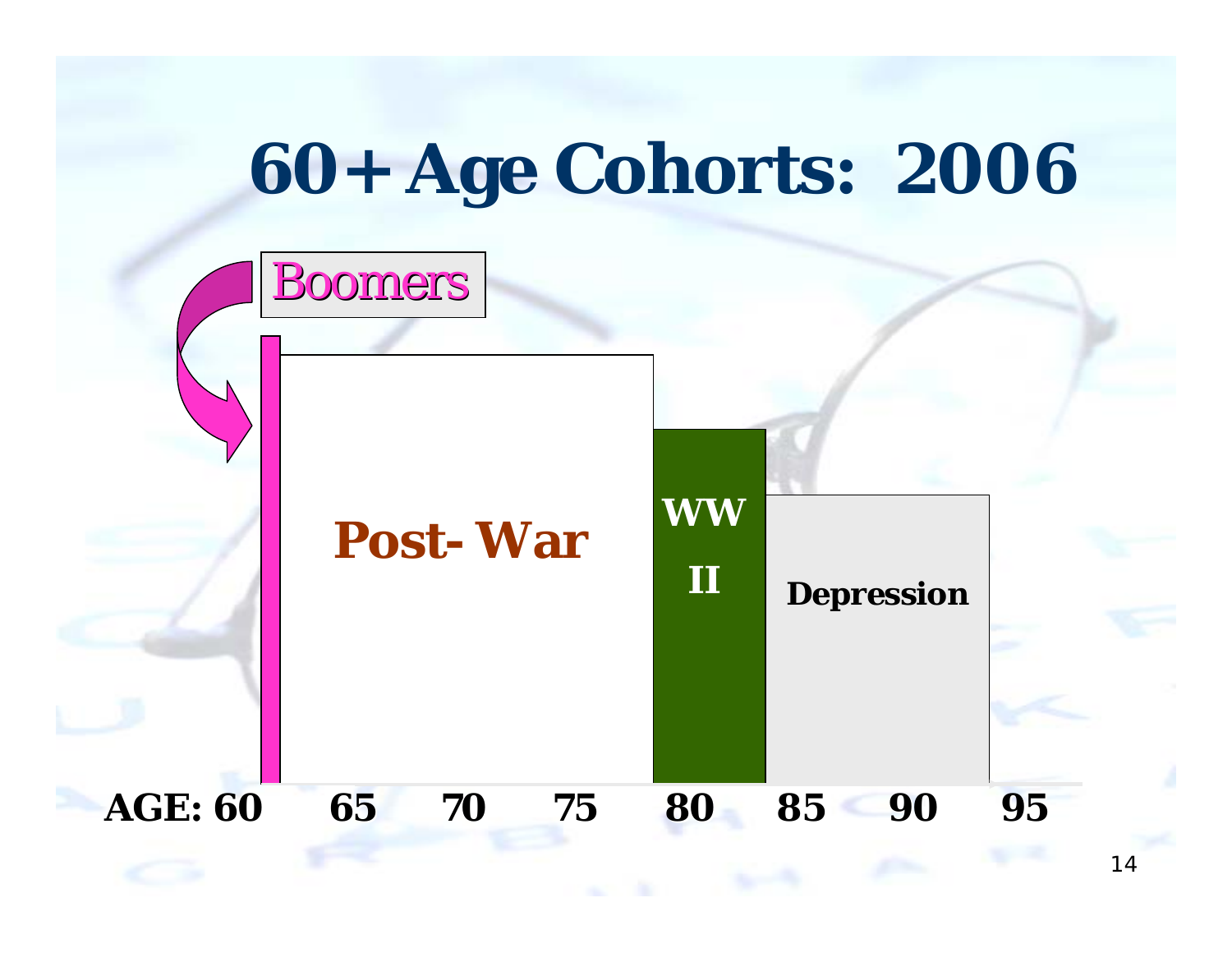### **60+ Age Cohorts: 2020**

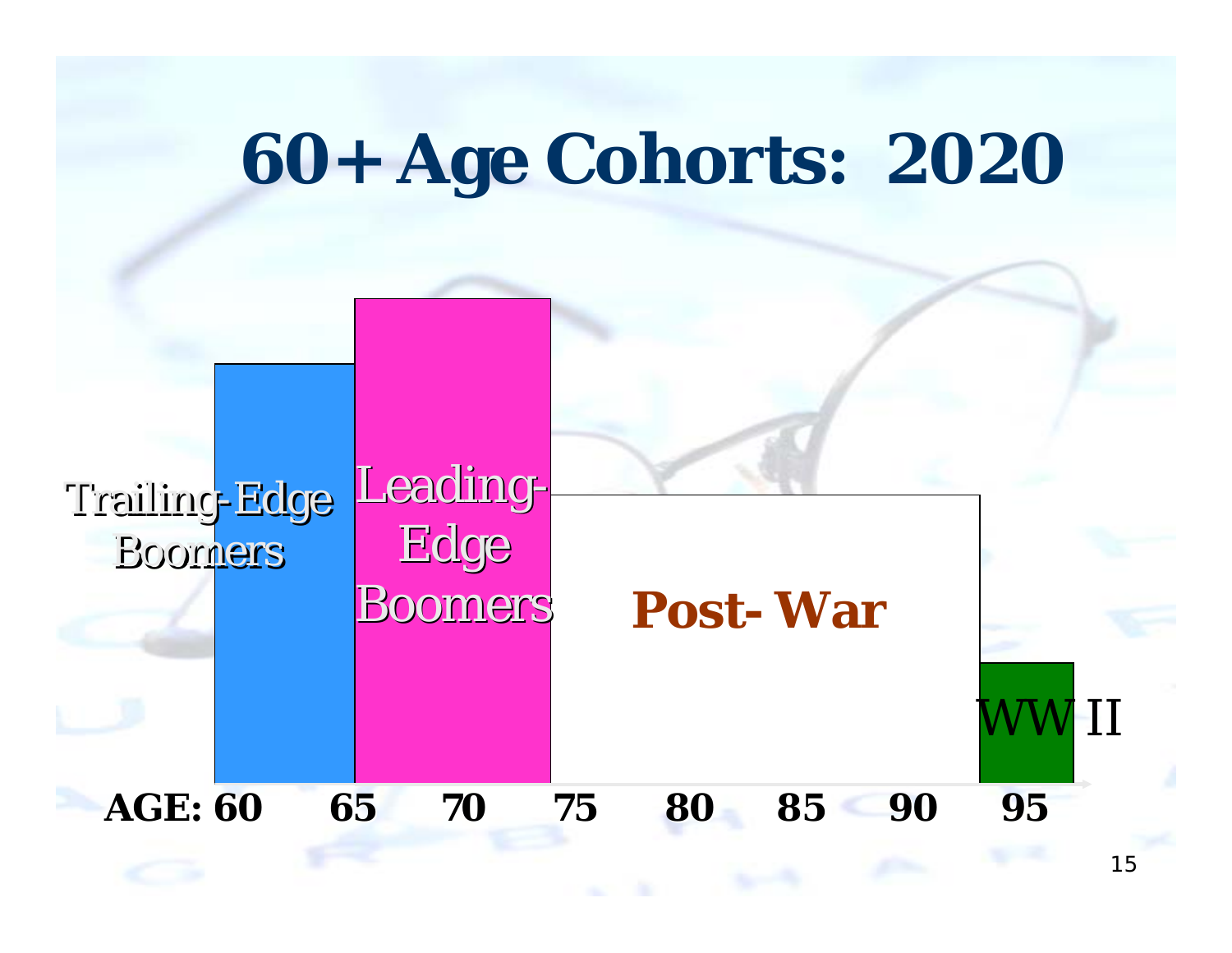# **Conclusion:** *You Can't Focus on an Age*

- **In constant flux**
- **"Cohort Metabolism":**
	- **New cohorts being added at younger end of spectrum**
		- **Old cohorts being depleted at older end**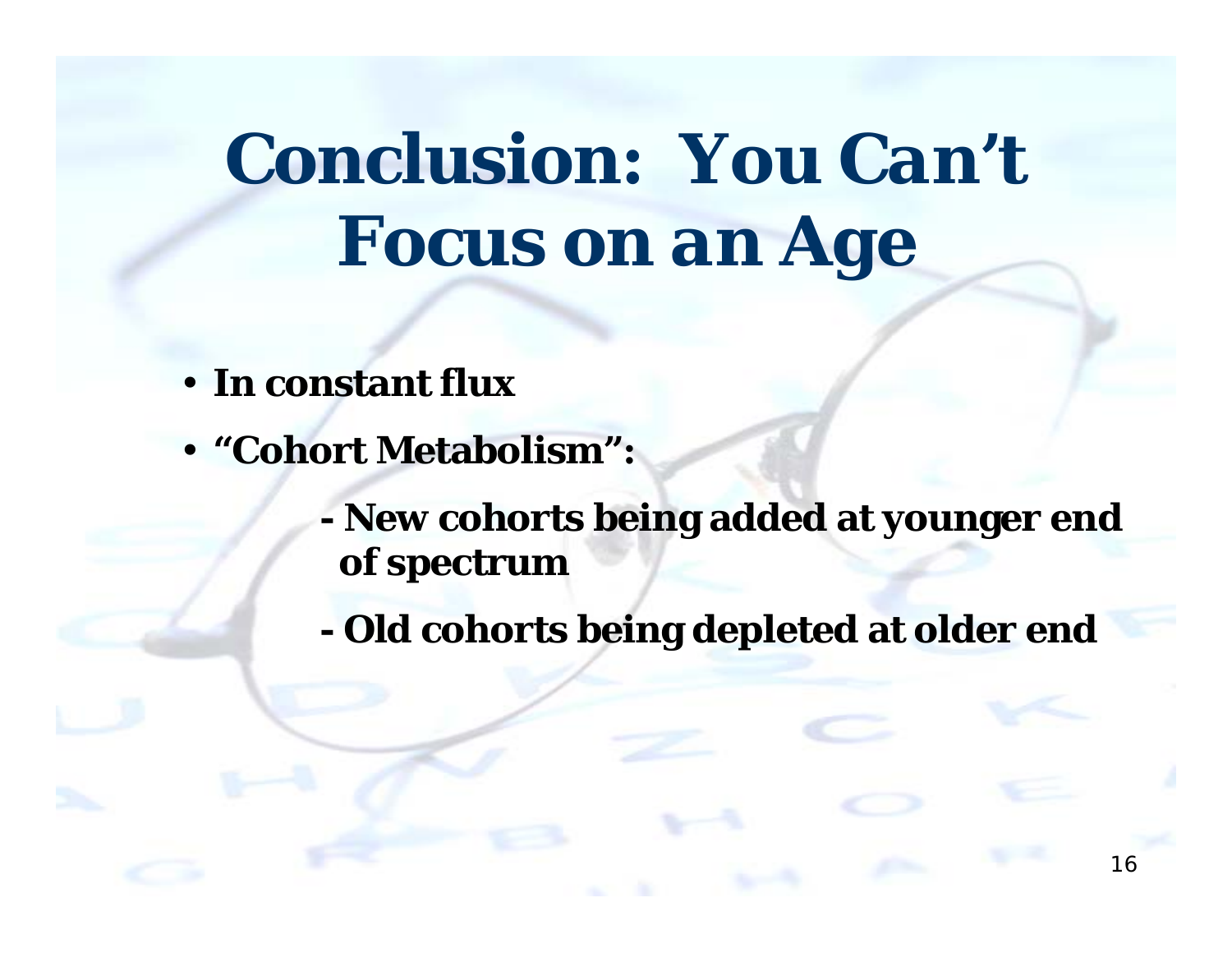# **Huge Increase in 'Frail Elderly'**

- 55% increase in 85+ demographic happening NOW!
- **Najor pressure on services**
- **Nore than Aging** 
	- **Public Health Preparedness**
	- **Agriculture**
	- **Parks & Recreation; Fish & Game**
	- Housing / Health Care /Workforce
	- **Transportation**
	- **Education**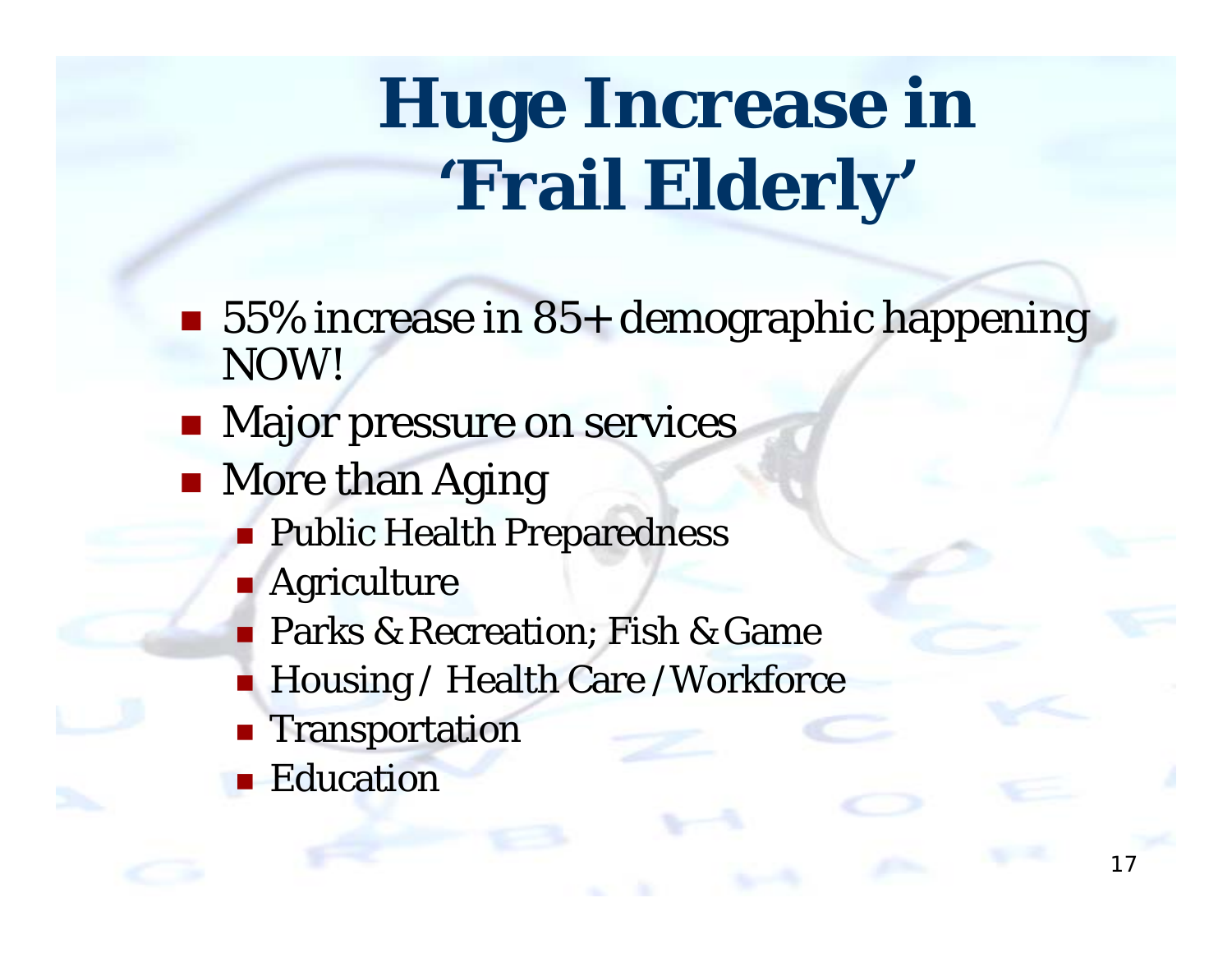## **Short Term: Good News**

**Big growth until 2010 (+28 %) in the number of workers at maximum earnings ages (50 – 62)**

**Implication: strong income tax receipts** until the boomers start to retire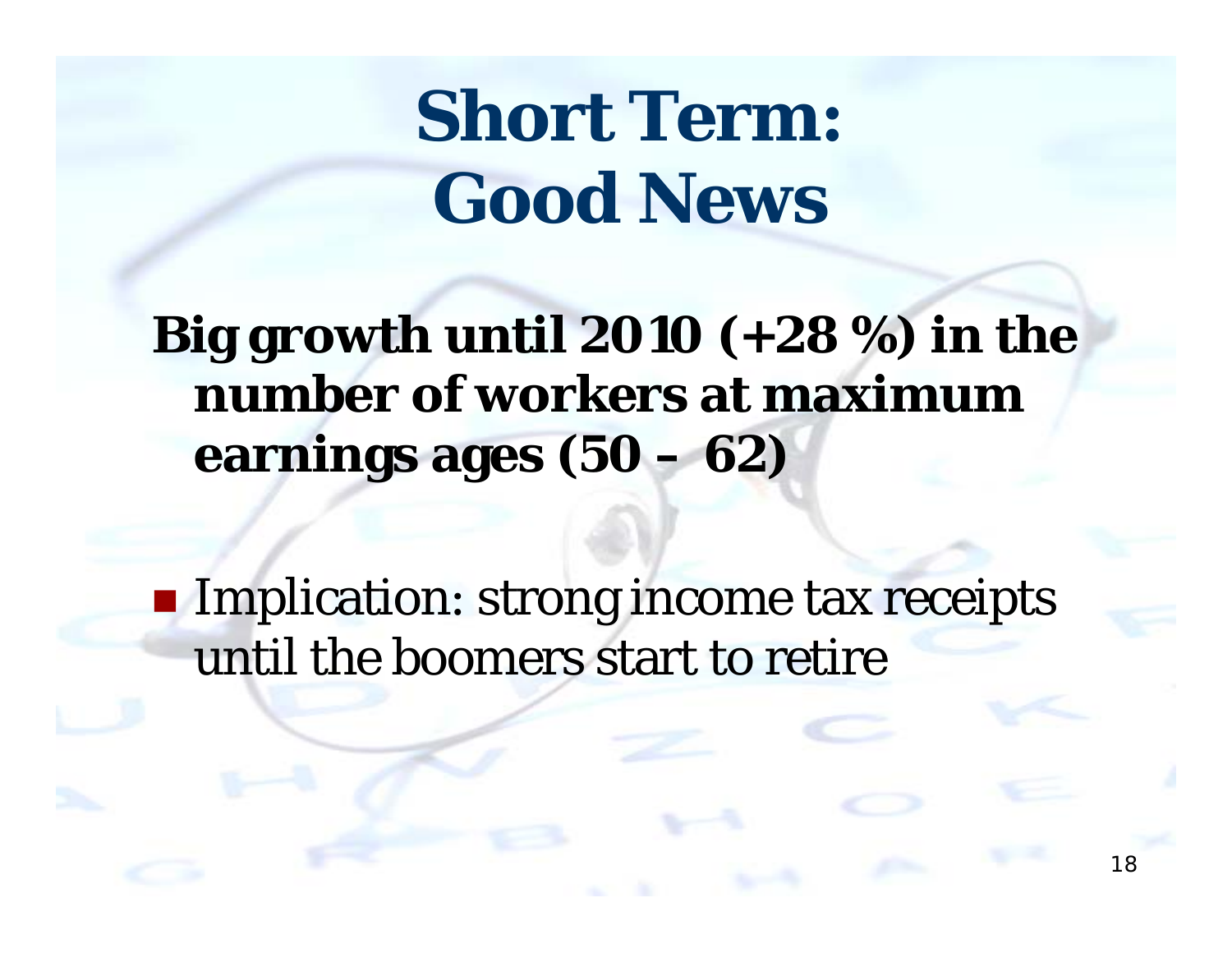# **Bad News: Boomer Retirement**

- **Once boomers start to retire**
	- **Income tax receipts down sharply**
	- **Pressure on pension funds (public & private)**

#### **Fewer people available in the workforce**

 **Smaller number of workers supporting much larger number of elders**

- **Major implications for health care & housing**
- **Tax breaks for elderly will become very costly**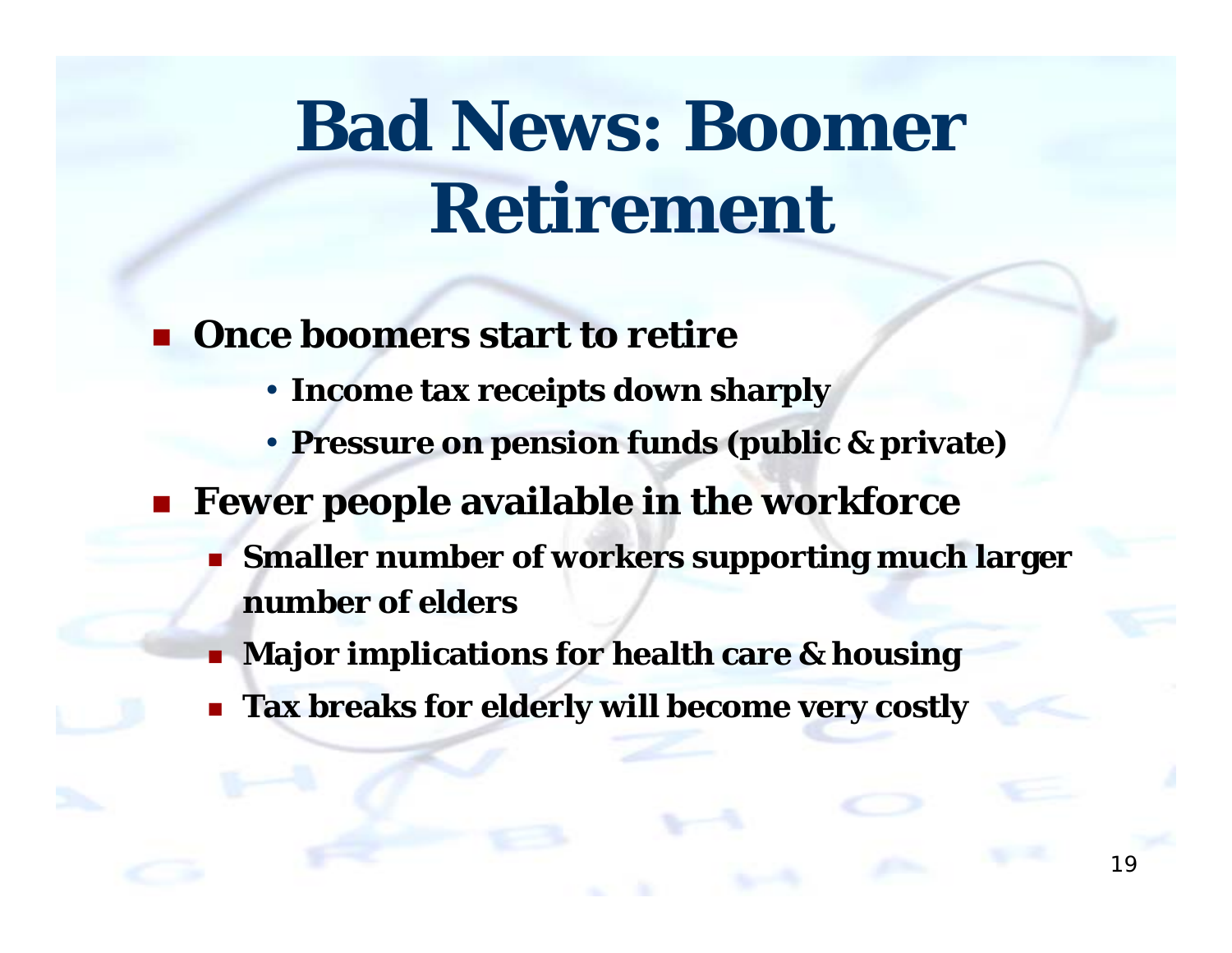## **Shortage of Health Care Providers**

- •• RN shortage to grow to 12% by 2010
	- By 2020, a shortage of 1 <u>million nurses, nationally</u>
- $\bullet$ • Higher demand for doctors (per 1000 population)
	- 2.8 in 2000  $\rightarrow$  3.1 in 2020
	- • Increased demand for pharmacists
		- Expected shortfall of 157,000 by 2020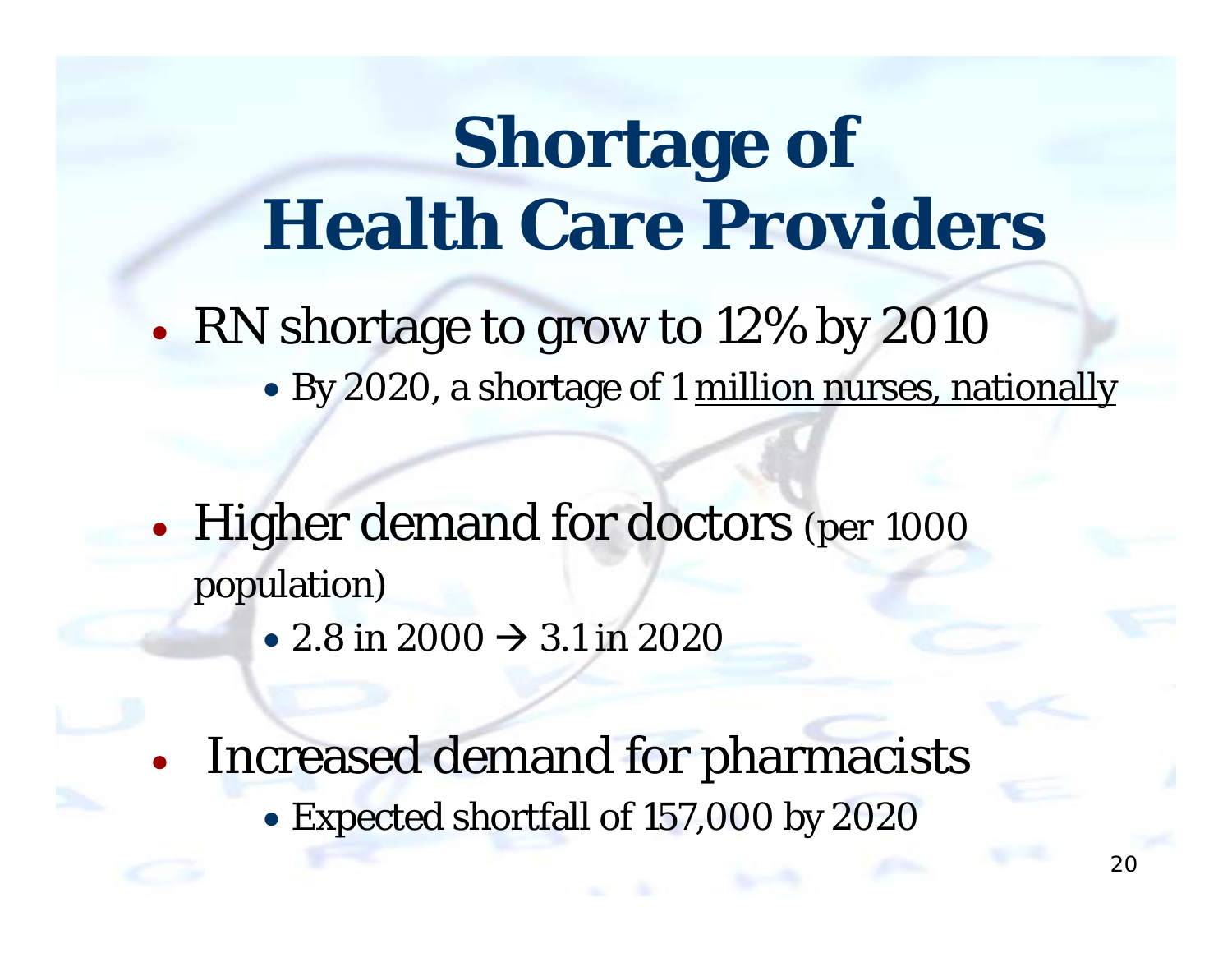# **Health Care for Older Adults**

- **80% of 65+ have one chronic disease; 50% have two**
- • **32% of physician care hours on 65+**
	- **39% by 2020**
	- • **5% of seniors will experience macular degeneration – need for programs for visually impaired**

- **35% will fall & break a bone**
- •**Most likely to suffer from depression**
- **Rising incidence of HIV**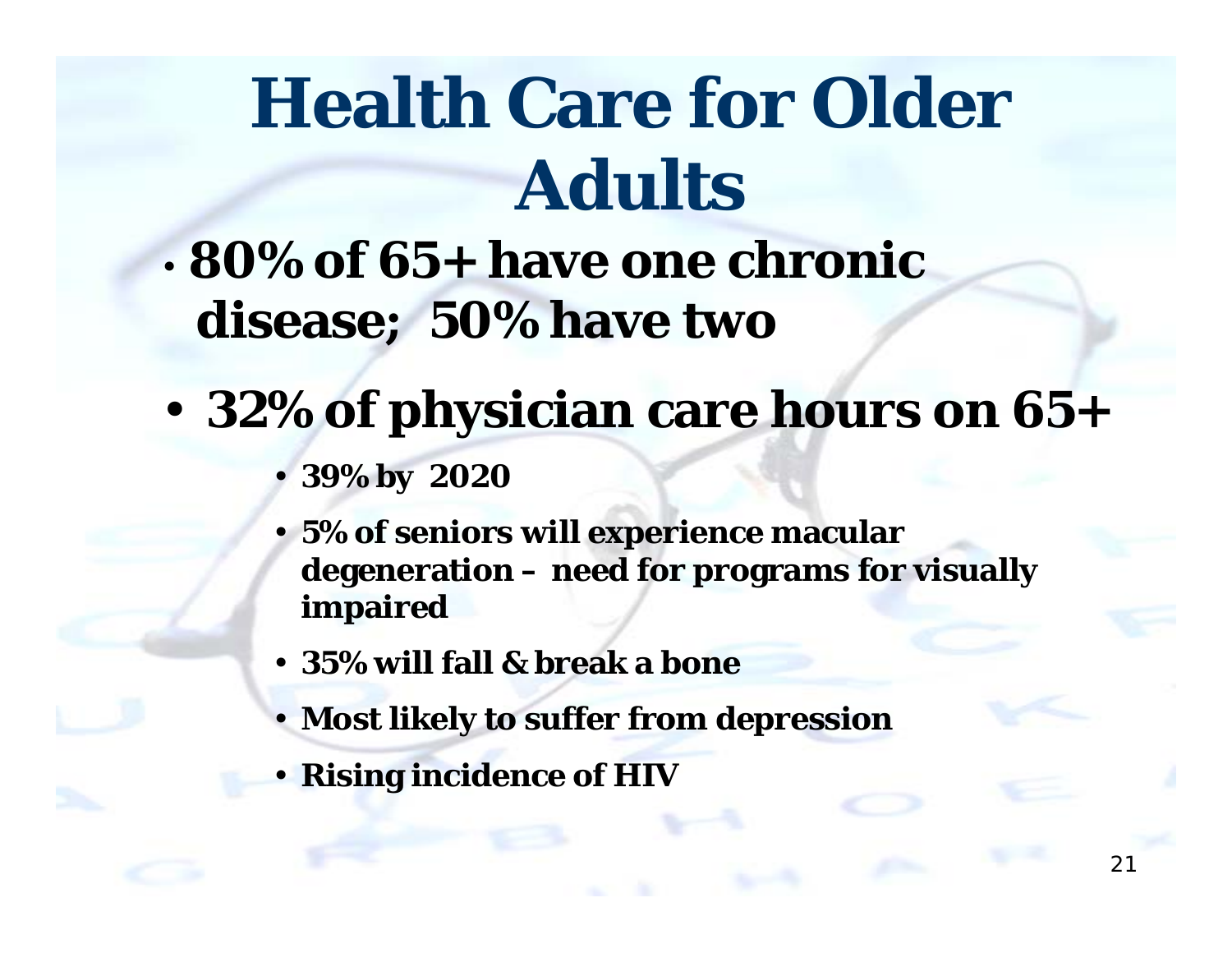## **So what are we doing in PA?**

#### **PA 2020 Vision**

#### **Prescription for Pennsylvania**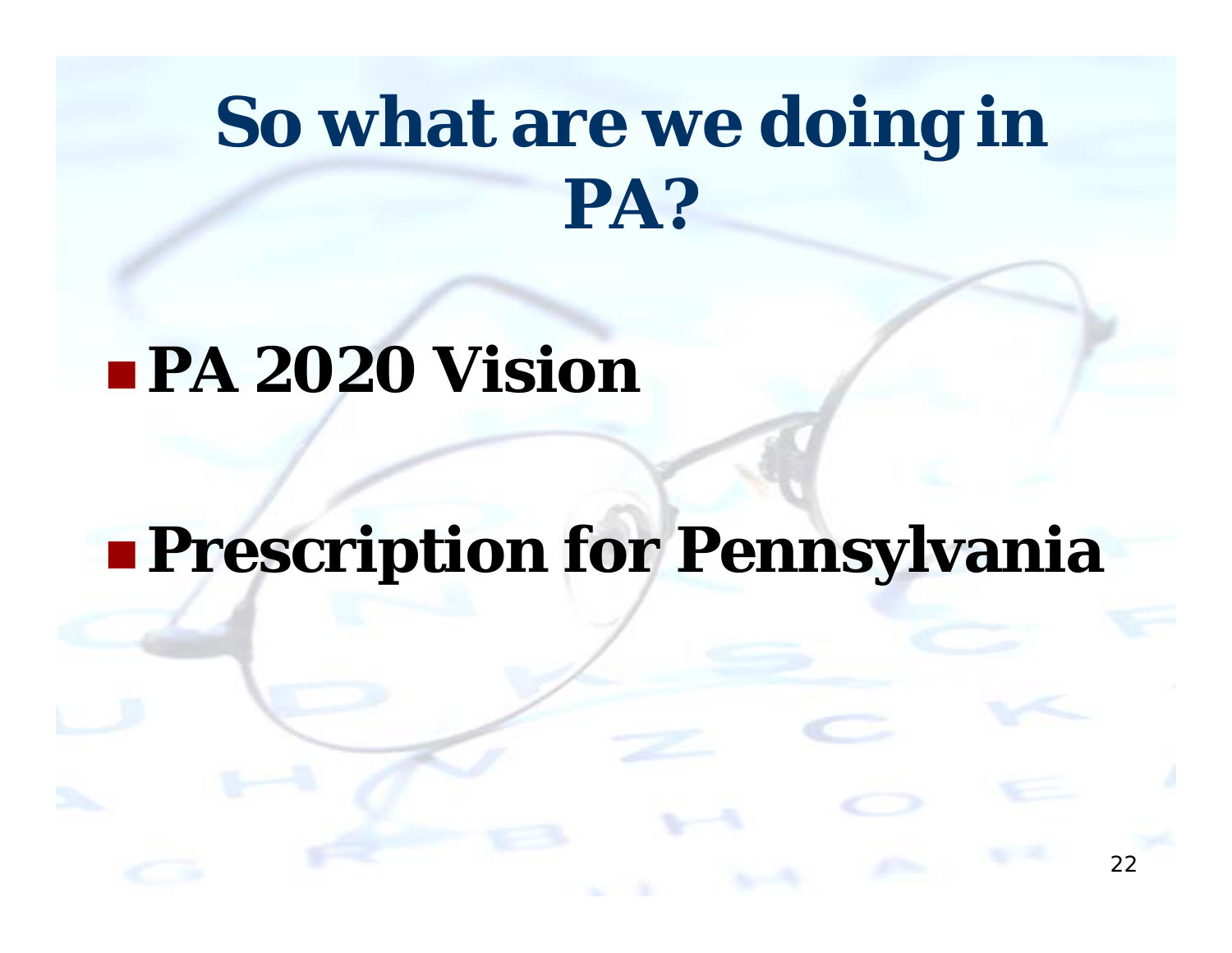**PA "2020 Vision" Executive Order 2006-04: June 16 2006**

**Example 18 Assess challenges & opportunities** 

■ Analyze projected PA demographic/psychographic shifts from 2006-2020

**Develop Agency Response Plan** 

- Determine program & fiscal impact
- **Survey agencies under the governor's jurisdiction**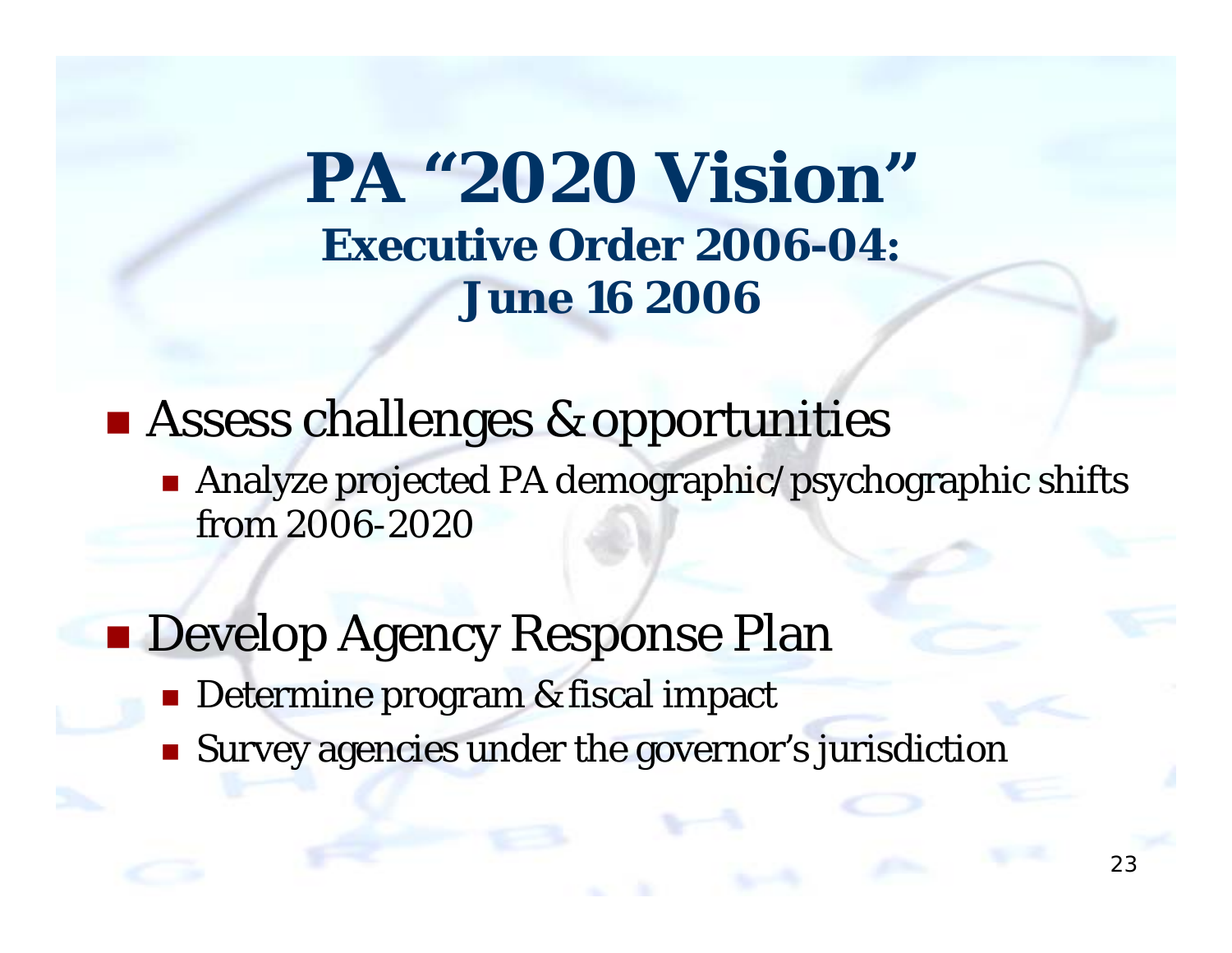## **Step I: Survey**

#### **Surveyed Agencies**

- To identified long-range planning efforts
- 72 entities surveyed
	- 37 cabinet-level agencies
	- •45 other agencies & stakeholder groups

 $24$ 

#### ■ 37 responses received

- 17 cabinet level
- 20 others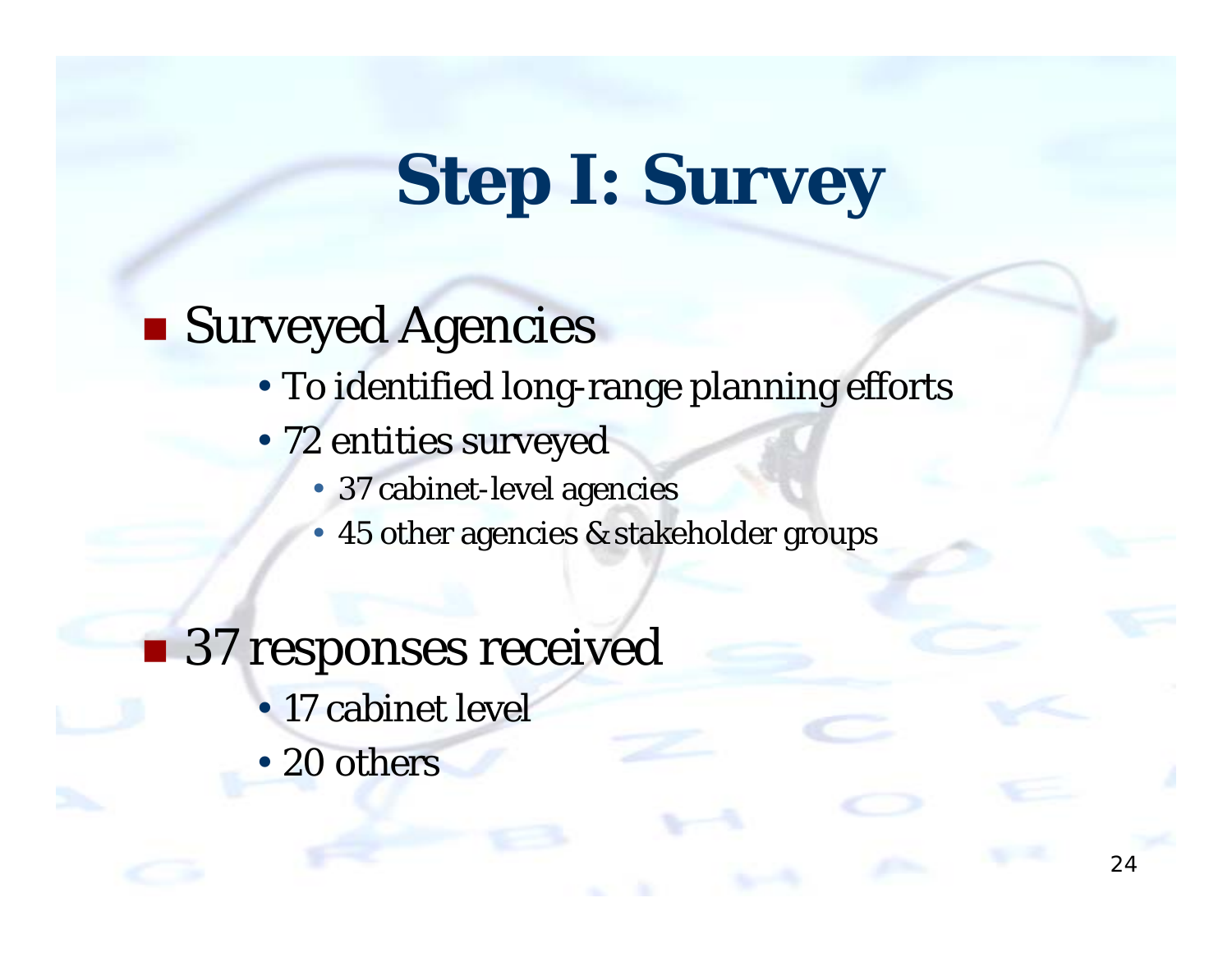# **Conclusion: Need Long-Range Planning**

#### ■ 17 Cabinet-level responses

- 7 had a plan
- 6 developing plans
- 4 had no plan
- Most short-term (3 5 yrs)
- 20 other agency responses
	- 1 had a plan
	- 12 developing plan
	- 7 had no plan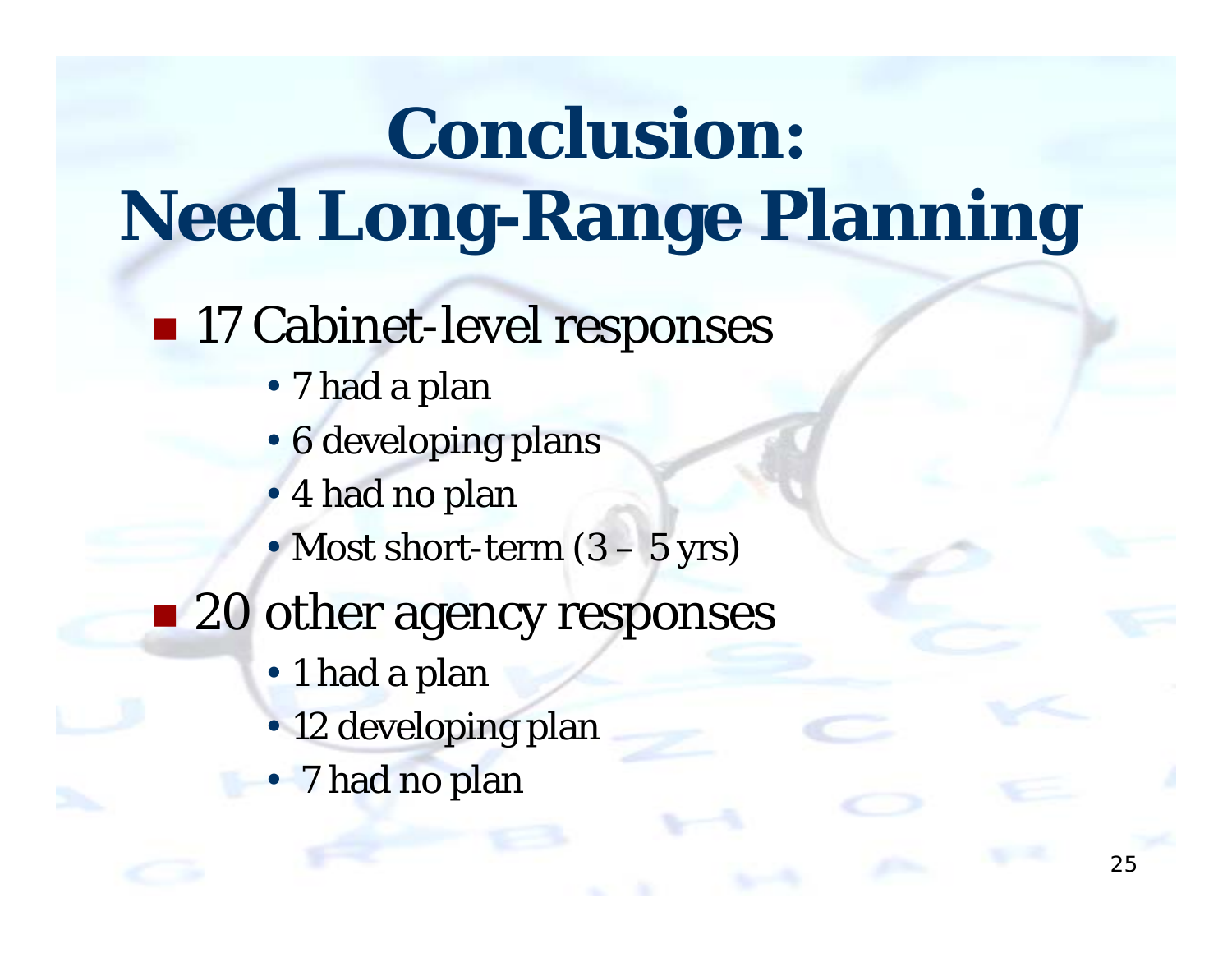#### **Data Driven Response**

1. Each agency selected three trends that most affect their area of responsibility

- 2. Determined what they should be doing NOW to prepare = Agency Response Plan
- 3. PDA compiling a final report for the governor due out this summer

26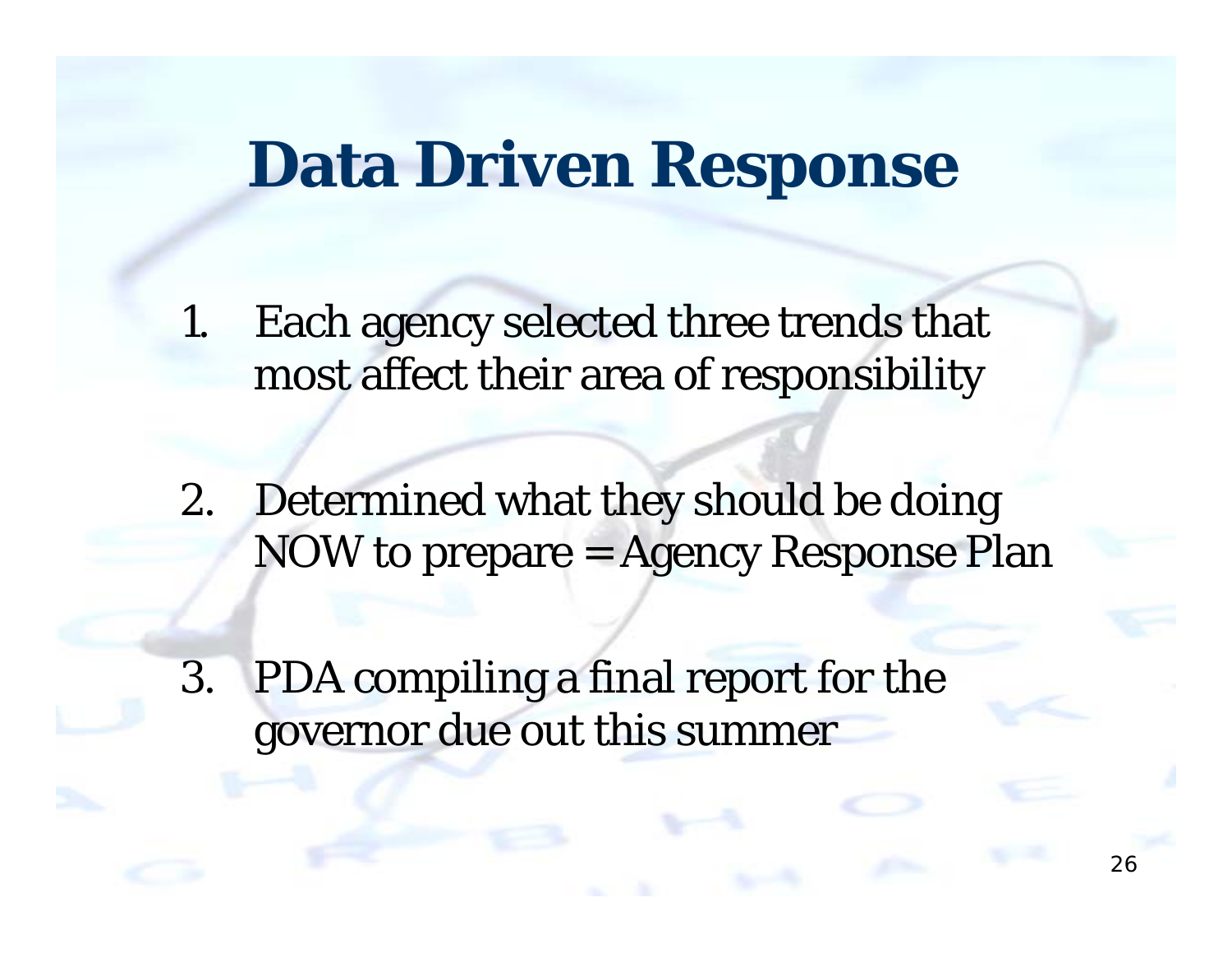### **2020 Next Steps**

#### **1. Report due to Governor July 2007**

• **Crosscutting themes heard from other agencies: Technology Workforce Public Education Long–Term Living**

27

**2. Form Stakeholder Partnerships**

•**The Commonwealth cannot do this alone**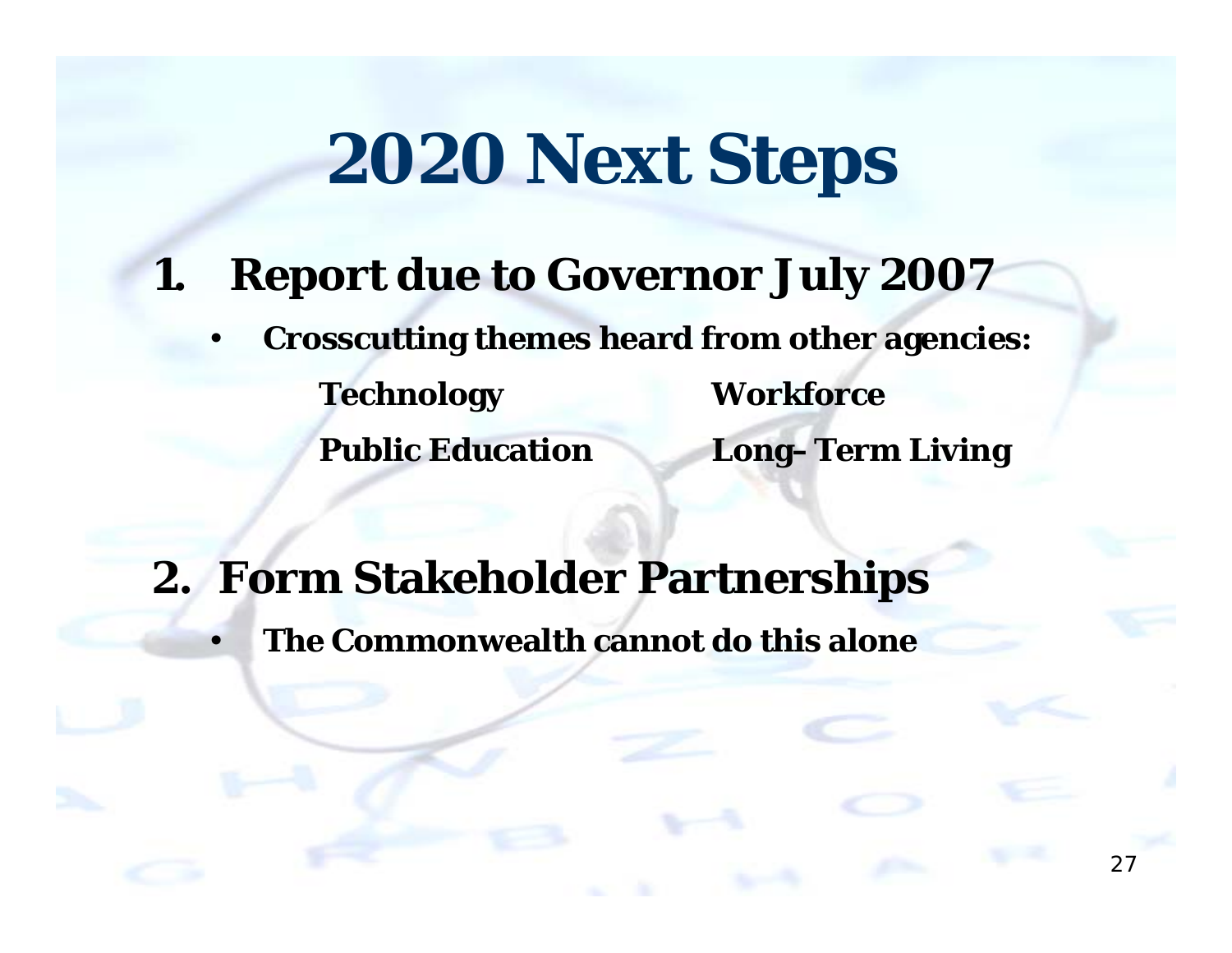#### **Prescription for Pennsylvania**

**Provide access to affordable, quality** health care for all Pennsylvanians

**Improve the quality of care available in** the state

**Bring health care costs under control for** employers and employees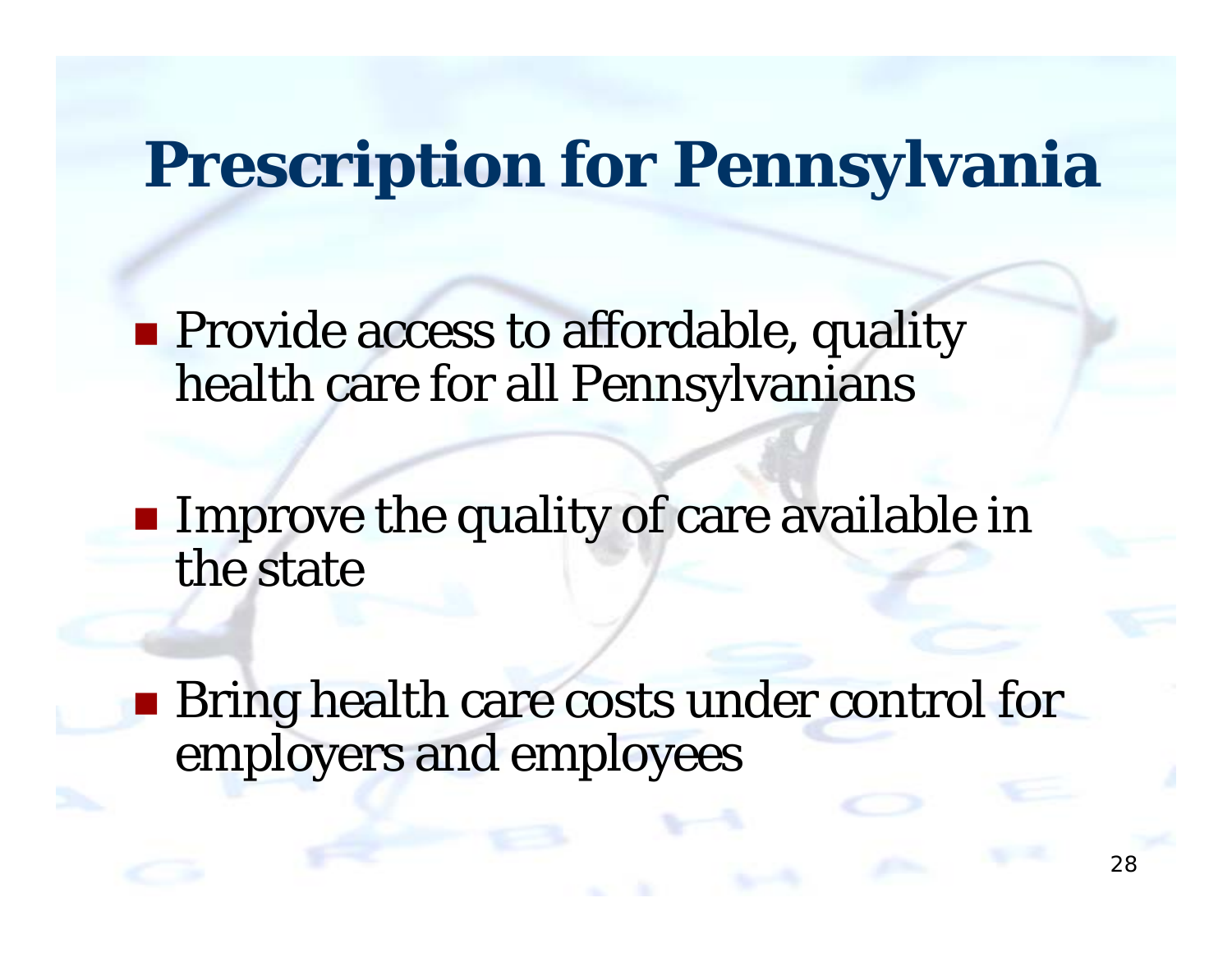# **Why?**

**E**very year, Pennsylvania businesses, consumers and taxpayers pay at least \$7.6 billion for unnecessary and avoidable health care costs.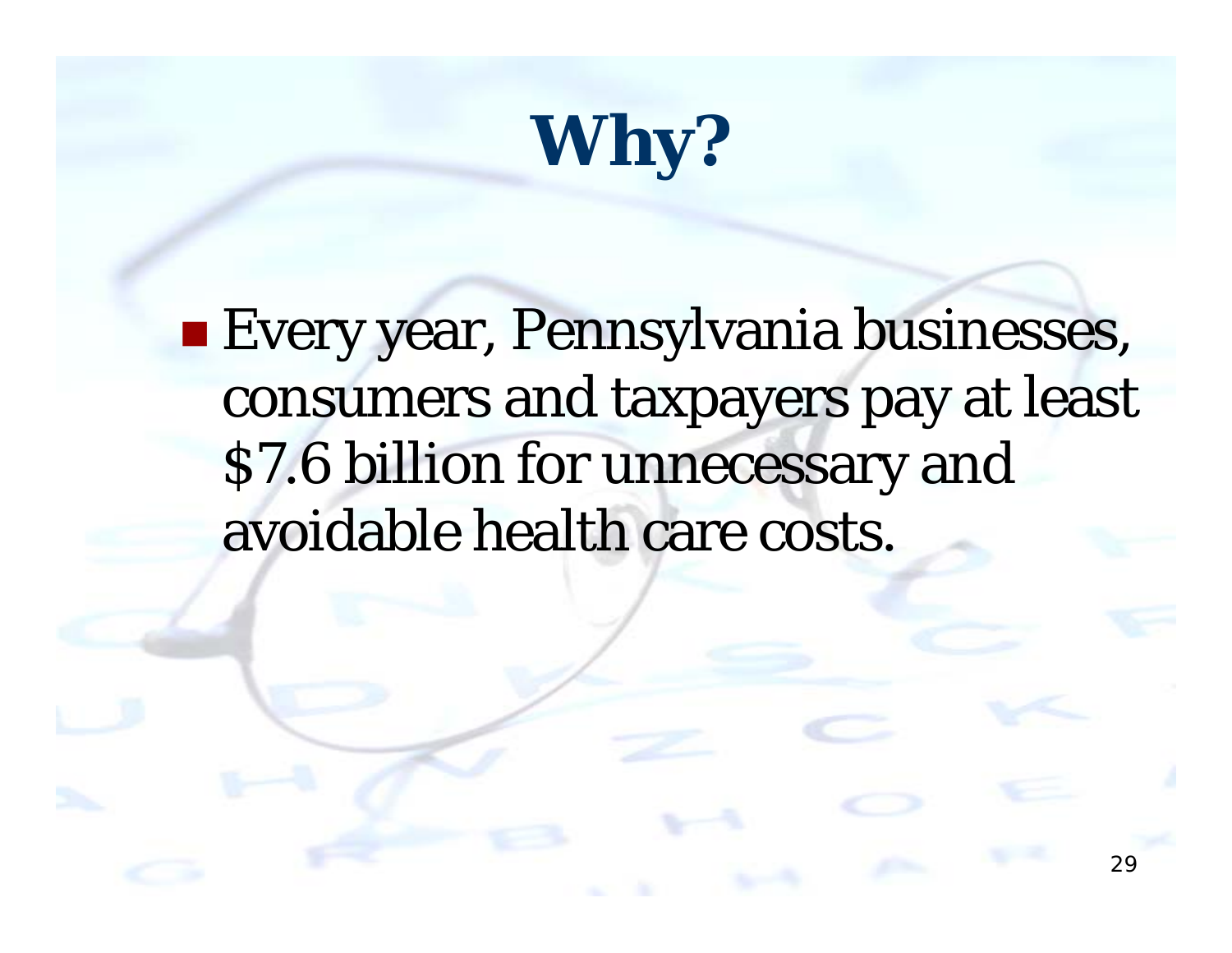# **Prescription for Pennsylvania**

30

Four Dimensions:

**Affordability** 

**E** Access

**Quality** 

■ Cost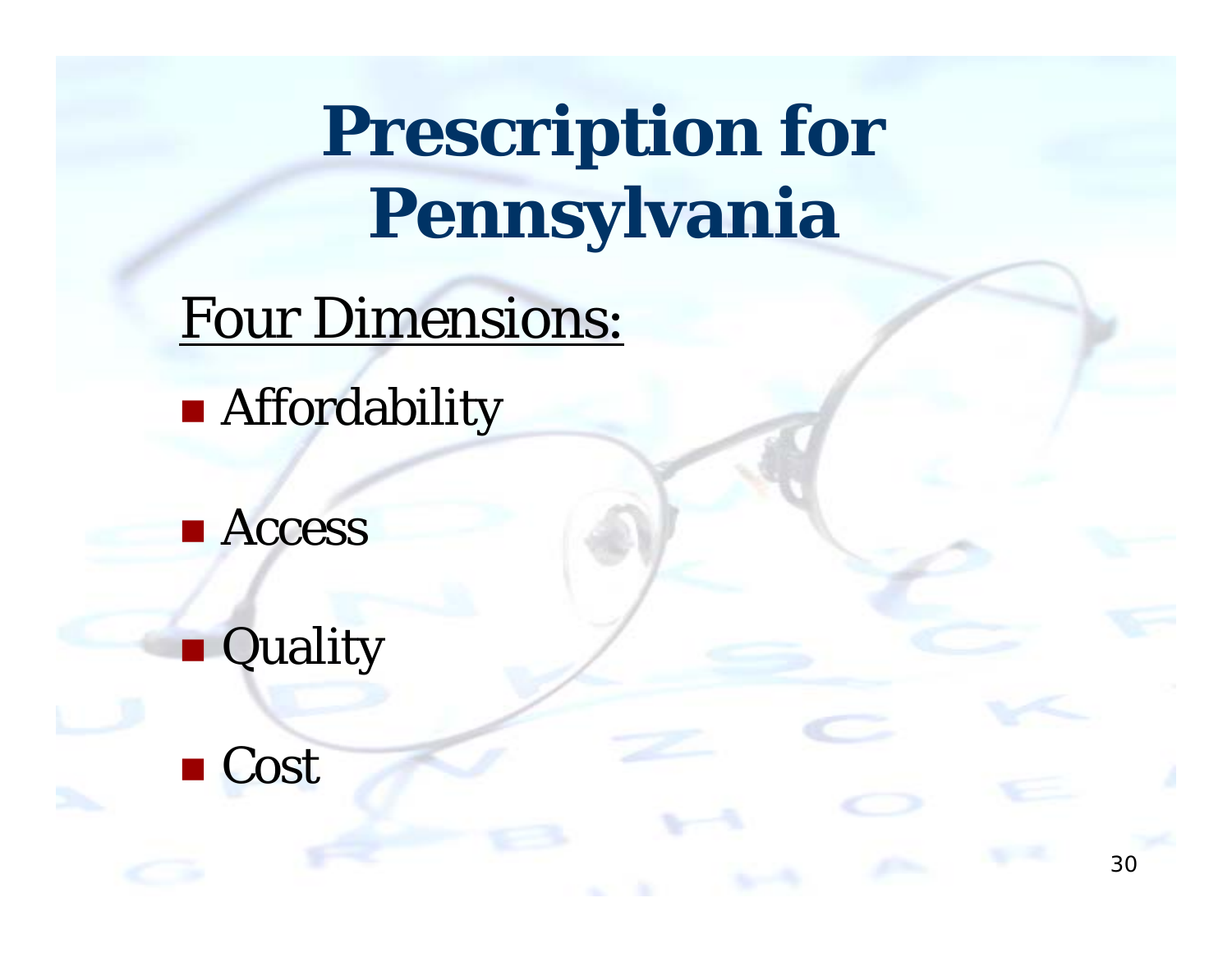### **Affordability**

Cover All Pennsylvanians (CAP)

**Offer affordable basic health coverage** to small businesses and the uninsured through the private insurance market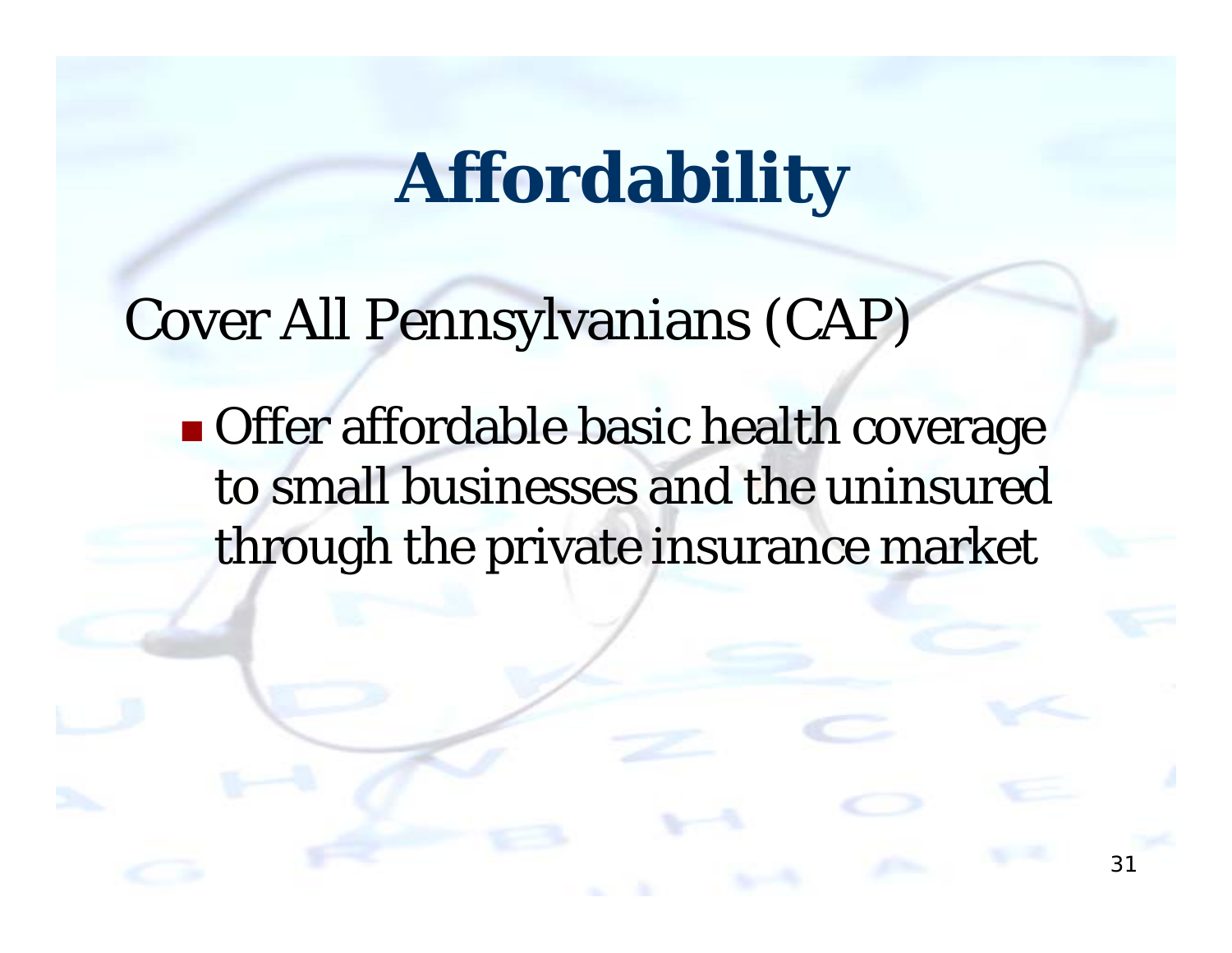#### **Access**

**Help health care providers to practice to** the fullest extent of their training and skills

**Promote incentives for health care** providers who offer services in the evenings and on weekends, reducing unnecessary ER visits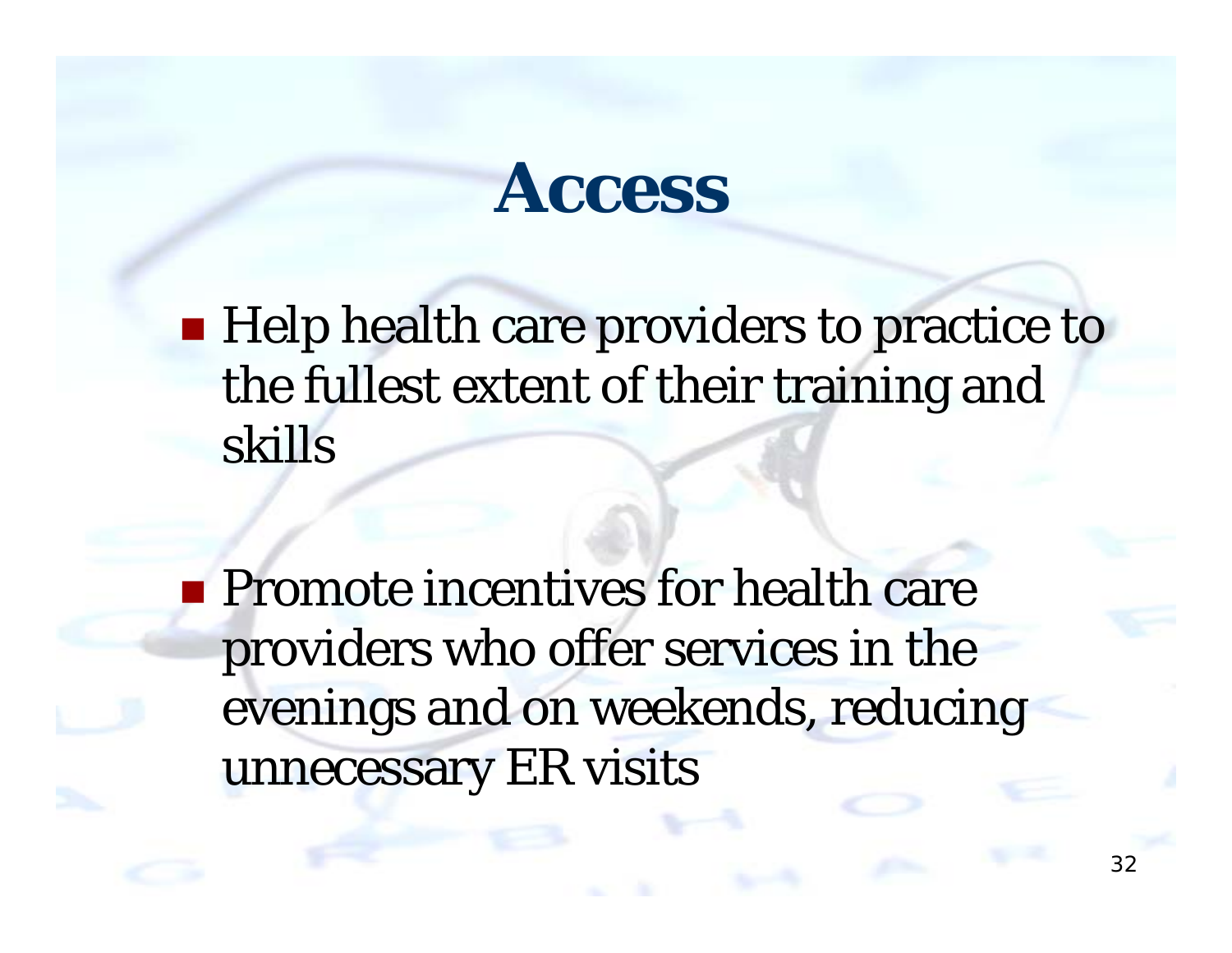# **Quality**

- **Increase accountability of consumers, hospitals** and other care providers
- **Improve patient safety by eliminating hospital**acquired infections and targeting avoidable medical errors
- **Use nationally proven model for managing** chronic conditions
- **Reward wellness, include consumer incentives**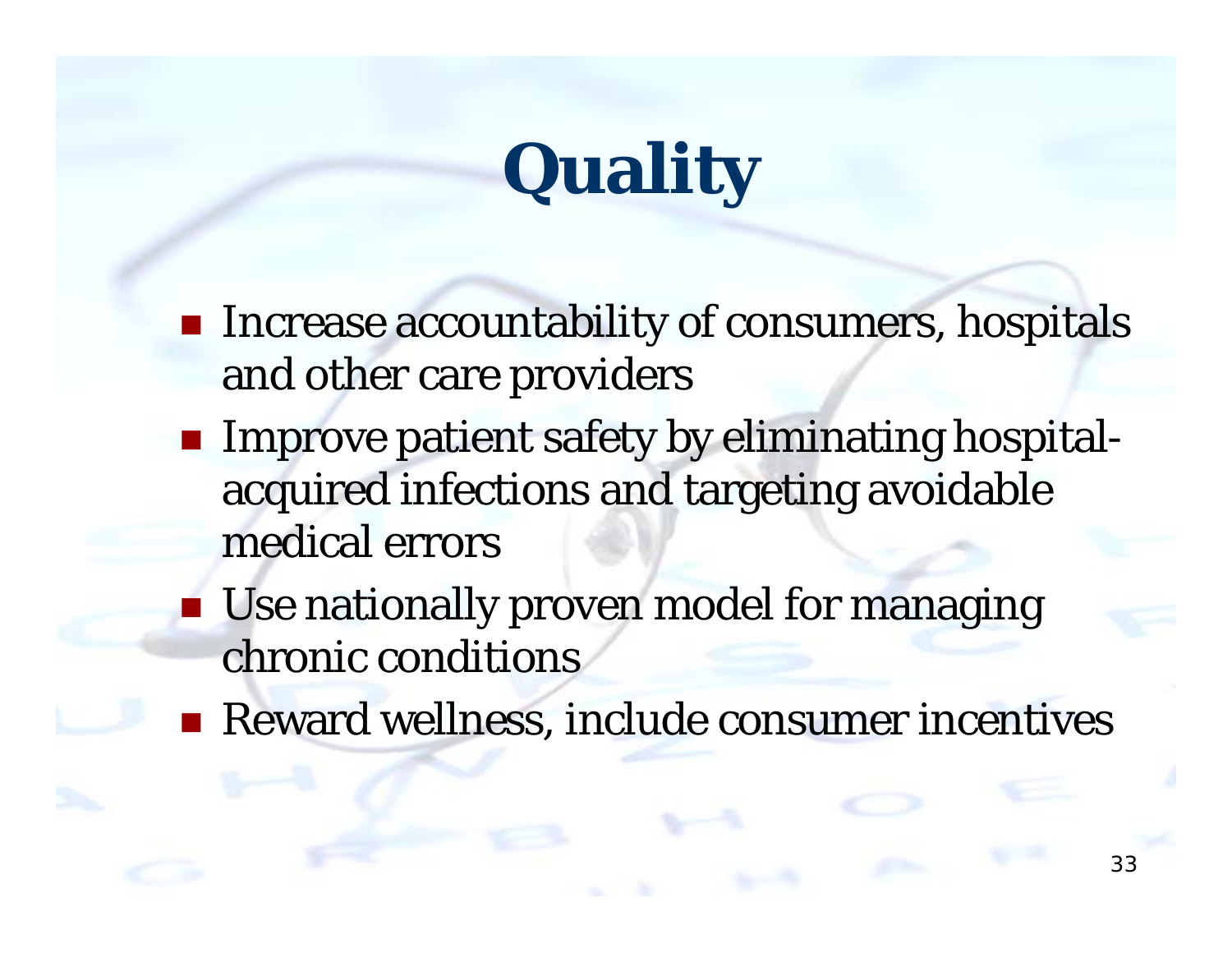## **Cost**

#### Driving Down Costs: Some Examples

- Bring down the cost of health insurance<br>coverage (CAP) for individuals and small<br>businesses
- Require state of the art patient safety and<br>electronic health records
- **Promote wellness and stop paying for<br>unnecessary or ineffective medical services**